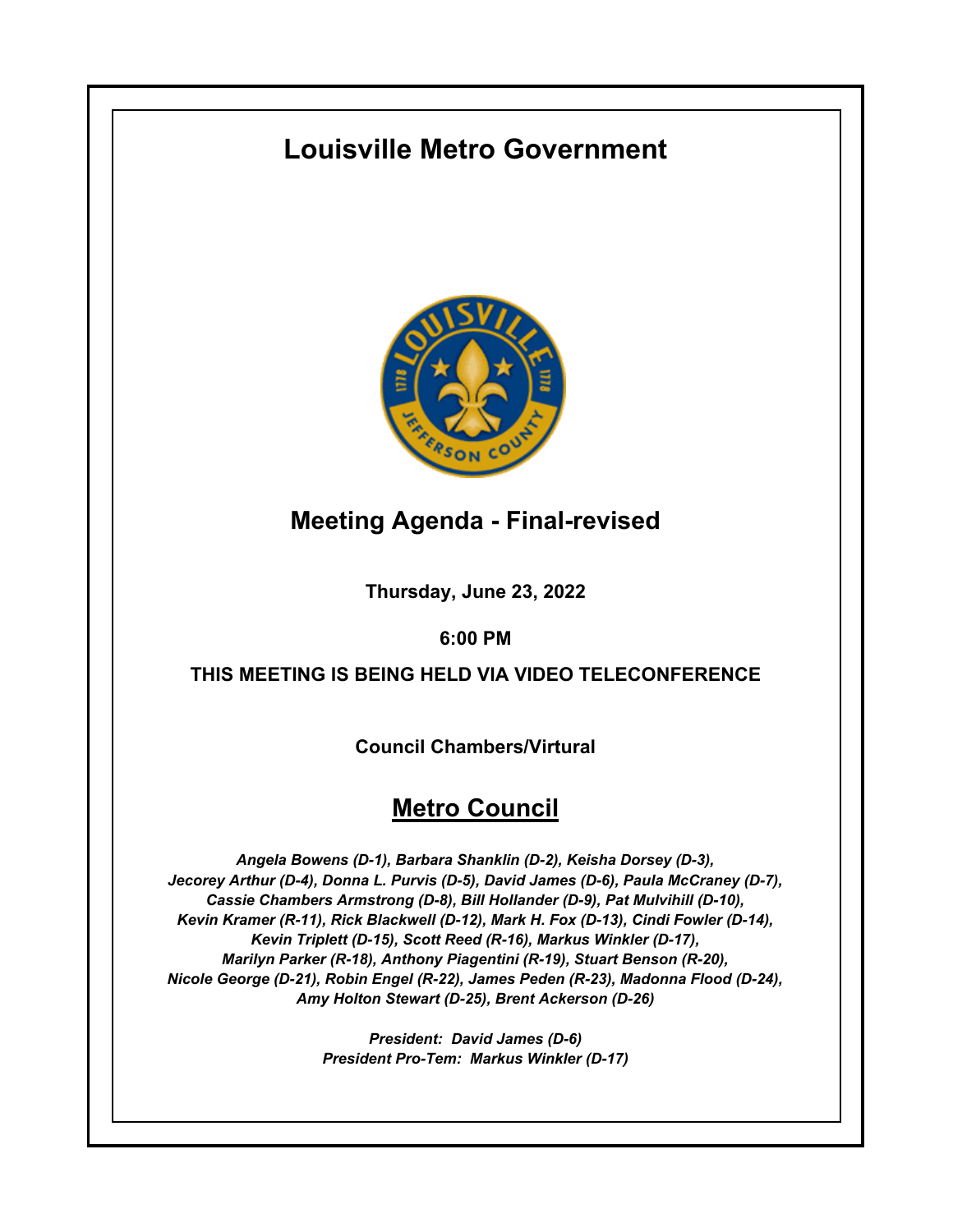### **Call to Order and Pledge of Allegiance**

#### **Members Roll Call**

#### **Addresses to the Council**

**1.** [ID 22-0873](http://louisville.legistar.com/gateway.aspx?m=l&id=/matter.aspx?key=60832) Addresses to Council - June 23, 2022 *Attachments:* [Addresses to Council 6-23-22.pdf](http://louisville.legistar.com/gateway.aspx?M=F&ID=22fe55b7-f6da-4d56-adb4-6fb06a5ddb95.pdf)

#### **Council Minutes**

**2.** [ID 22-0867](http://louisville.legistar.com/gateway.aspx?m=l&id=/matter.aspx?key=60826) Regular: Metro Council - June 9, 2022 *Attachments:* [Action Summary for Metro Council 6-9-22.pdf](http://louisville.legistar.com/gateway.aspx?M=F&ID=669be1f4-6bb1-4caa-be0a-0c2d857ef5d6.pdf)

#### **Committee Minutes**

| 3.  | ID 22-0866          | Regular: Committee of the Whole - June 9, 2022                                         |
|-----|---------------------|----------------------------------------------------------------------------------------|
|     | <b>Attachments:</b> | Action Summary for Committee of the Whole 6-9-22.pdf                                   |
| 4.  | ID 22-0861          | Regular: Planning and Zoning Committee - June 14, 2022                                 |
|     | <b>Attachments:</b> | Action Summary for Planning and Zoning Committee 6-14-22.pdf                           |
| 5.  | ID 22-0875          | Regular: Labor and Economic Development Committee - June 14, 2022                      |
|     | <b>Attachments:</b> | Action Summary for Labor and Economic Development Committee Meeting 6-1                |
| 6.  | ID 22-0862          | Regular: Public Works Committee - June 14, 2022                                        |
|     | Attachments:        | Action Summary for Public Works Committee 061422.pdf                                   |
| 7.  | ID 22-0876          | Regular: Government Oversight and Audit Committee - June 14, 2022                      |
|     | Attachments:        | Action Summary for Government Oversight and Audit Committee 6-14-22.pdf                |
| 8.  | <u>ID 22-0877</u>   | Regular: Community Affairs, Housing, Health and Education Committee -<br>June 15, 2022 |
|     | <b>Attachments:</b> | Action Summary for Community Affairs, Housing, Health and Education Commit             |
| 9.  | <u>ID 22-0869</u>   | Regular: Public Safety Committee - June 15, 2022                                       |
|     | Attachments:        | Action Summary for Public Safety Committee 06-15-22.pdf                                |
| 10. | <b>ID 22-0868</b>   | Regular: Appropriations Committee - June 15, 2022                                      |
|     | <b>Attachments:</b> | Action Summary for Appropriations Committee 6-15-22.pdf                                |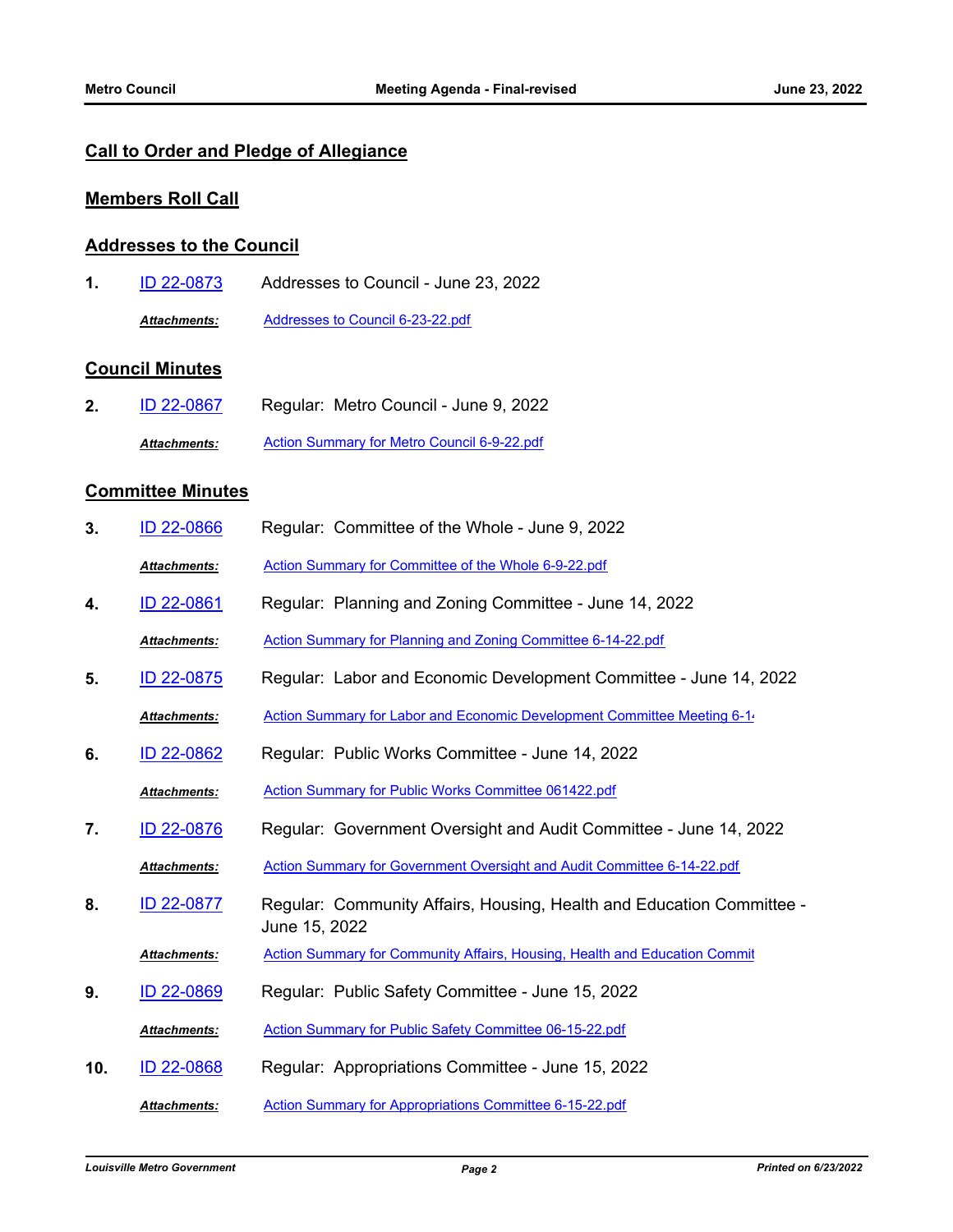| ID 22-0865<br>11. |                     | Regular: Parks and Sustainability Committee - June 16, 2022       |
|-------------------|---------------------|-------------------------------------------------------------------|
|                   | <b>Attachments:</b> | Action Summary for Parks and Sustainability Committee 6-16-22.pdf |
| 12.               | ID 22-0870          | Regular: Committee on Equity and Inclusion - June 16, 2022        |
|                   | <b>Attachments:</b> | Action Summary for Committee on Equity and Inclusion 06-16-22.pdf |
| 13.               | ID 22-0871          | Regular: Budget Committee - June 16, 2022                         |
|                   | <b>Attachments:</b> | Action Summary for Budget Committee 6-16-22.pdf                   |
| 14.               | ID 22-0872          | Special - Budget Committee - June 21, 2022                        |
|                   | <b>Attachments:</b> | Action Summary for Budget Committee 6-21-22.pdf                   |

### **Communications to the Council**

| 15. | ID 22-0878          | Kentuckiana Works - Greater Louisville Workforce Development Board -<br>Kim Blanding, Stacey Wade, Chris Schremser, and Dr. Ty Handy<br>(Reappointment(s).                                                          |
|-----|---------------------|---------------------------------------------------------------------------------------------------------------------------------------------------------------------------------------------------------------------|
|     | Attachments:        | APT Kentuckiana Works - Greater Louisville Workforce Development Board 6-1                                                                                                                                          |
| 16. | ID 22-0879          | Ethics Board - Kelli Morris, Delores Pregliasco, Robert Boyd and Michael<br>Oyler (Reappointment(s).                                                                                                                |
|     | <b>Attachments:</b> | <b>APT Ethics Board 6-17-22.pdf</b>                                                                                                                                                                                 |
| 17. | ID 22-0880          | Jeffersontown Fire Protection District Board - Lesley Graff-Vincent (New<br>Appointment).                                                                                                                           |
|     | Attachments:        | APT Jeffersontown Fire Protection District Board 6-17-22.pdf                                                                                                                                                        |
| 18. | ID 22-0881          | Cemetery Board - Gina Schodrowski (New Appointment).                                                                                                                                                                |
|     | Attachments:        | <b>APT Cemetery Board 6-17-22.pdf</b>                                                                                                                                                                               |
| 19. | ID 22-0882          | Nulu Review Overlay District Committee - Andrea Lauago (New<br>Appointment).                                                                                                                                        |
|     | Attachments:        | <b>APT Nulu Review Overlay District Committee 6-17-22.pdf</b>                                                                                                                                                       |
| 20. | ID 22-0883          | Tax Appeals Board - Dino Johnson, Denise Pusateri, Linda English,<br>Jessica Zaring, Lori O'Koon, Clem Russell, Darlene Lovely (Temporary/<br>Metro Council Appointment(s). Metro Council Approval is not required. |
|     | <b>Attachments:</b> | <b>APT Tax Appeals Board 6-17-22.pdf</b>                                                                                                                                                                            |
| 21. | ID 22-0884          | Community Action Partnership - T. Gonzales (New Appointment). Metro<br>Council Approval is not required.                                                                                                            |
|     | <b>Attachments:</b> | <b>APT Community Action Partnership 6-17-22.pdf</b>                                                                                                                                                                 |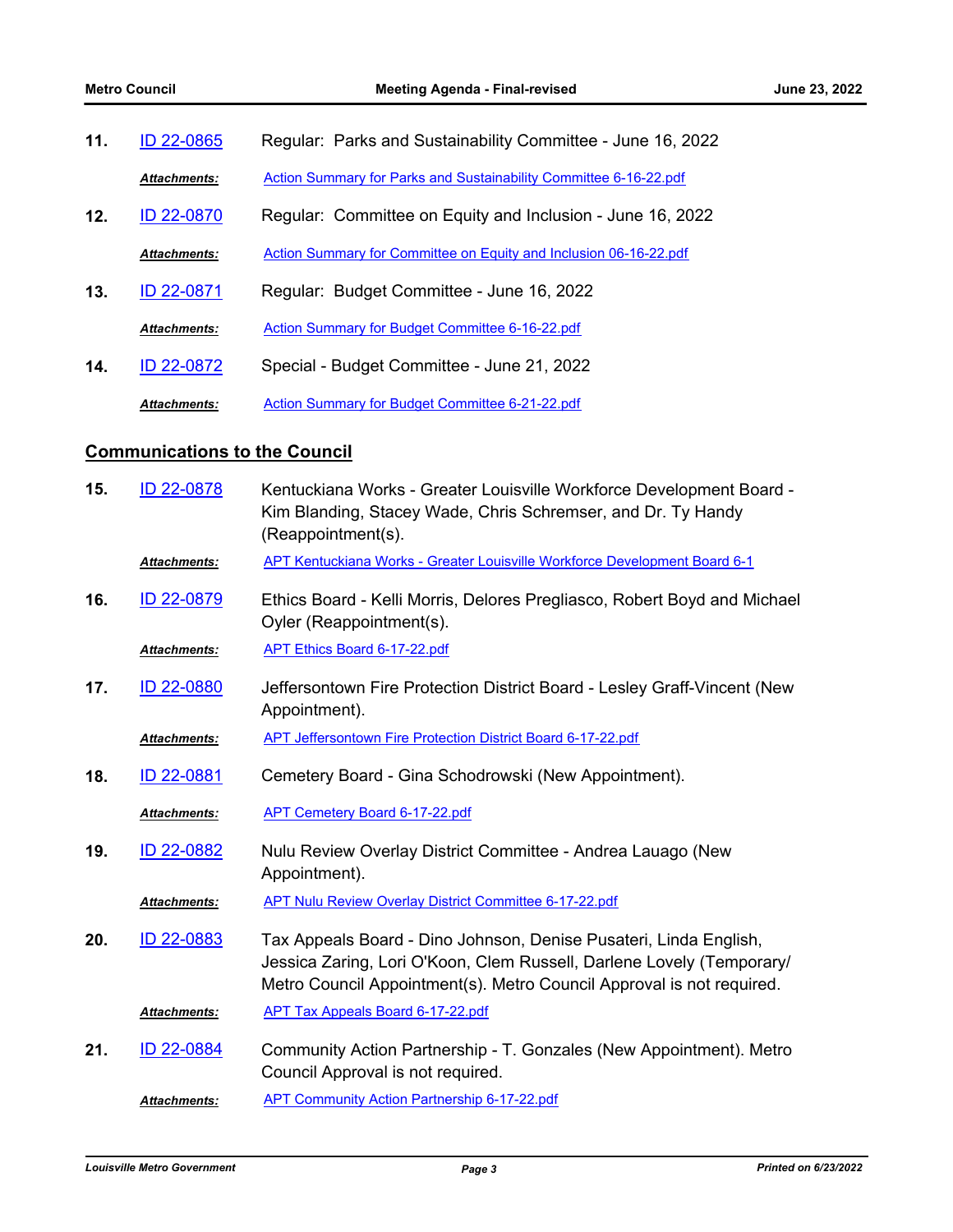### **Consent Calendar**

### **Legislation forwarded from APPROPRIATIONS COMMITTEE**

| 22. | $O-181-22$                                                                                                                                                                                                                                                                                                  | AN ORDINANCE APPROPRIATING \$8,800 FROM DISTRICT 21<br>NEIGHBORHOOD DEVELOPMENT FUNDS, THROUGH PUBLIC<br>WORKS, TO INTEGRATED SERVICES, INC. FOR LANDSCAPE<br>MAINTENANCE AT THE SOUTH THIRD STREET AND SOUTHERN<br>PARKWAY INTERCHANGE RAMP.                 |                                                                         |                                                                            |  |  |  |
|-----|-------------------------------------------------------------------------------------------------------------------------------------------------------------------------------------------------------------------------------------------------------------------------------------------------------------|---------------------------------------------------------------------------------------------------------------------------------------------------------------------------------------------------------------------------------------------------------------|-------------------------------------------------------------------------|----------------------------------------------------------------------------|--|--|--|
|     | <u>Sponsors:</u>                                                                                                                                                                                                                                                                                            |                                                                                                                                                                                                                                                               | Primary Nicole George (D-21)                                            |                                                                            |  |  |  |
|     | Attachments:                                                                                                                                                                                                                                                                                                |                                                                                                                                                                                                                                                               |                                                                         | O-181-22 V.1 060922 D-21 NDF for Landscaping at 3rd and Southern Pkwy Inte |  |  |  |
|     |                                                                                                                                                                                                                                                                                                             |                                                                                                                                                                                                                                                               | O-181-22 Supporting Documentation PW.pdf                                |                                                                            |  |  |  |
|     |                                                                                                                                                                                                                                                                                                             | <b>Legislative History</b>                                                                                                                                                                                                                                    |                                                                         |                                                                            |  |  |  |
|     |                                                                                                                                                                                                                                                                                                             | 6/9/22                                                                                                                                                                                                                                                        | Metro Council                                                           | assigned to the Appropriations<br>Committee                                |  |  |  |
|     |                                                                                                                                                                                                                                                                                                             |                                                                                                                                                                                                                                                               | Action Required By: December 2022                                       |                                                                            |  |  |  |
|     |                                                                                                                                                                                                                                                                                                             | 6/15/22                                                                                                                                                                                                                                                       | Appropriations Committee                                                | recommended for approval                                                   |  |  |  |
| 23. | $O-191-22$<br>AN ORDINANCE APPROPRIATING \$10,000.00 FROM DISTRICT 2<br>NEIGHBORHOOD DEVELOPMENT FUNDS, THROUGH THE<br>OFFICE OF MANAGEMENT AND BUDGET, TO BOYS AND GIRLS<br>CLUB, INC. FOR READING, ART, COOKING, GARDENING, TORCH,<br>AND YOUTH OF THE MONTH CLUB PROGRAMS AT THE<br><b>NEWBURG CLUB.</b> |                                                                                                                                                                                                                                                               |                                                                         |                                                                            |  |  |  |
|     | <u>Sponsors:</u>                                                                                                                                                                                                                                                                                            | Primary Barbara Shanklin (D-2)                                                                                                                                                                                                                                |                                                                         |                                                                            |  |  |  |
|     | Attachments:                                                                                                                                                                                                                                                                                                | O-191-22 V.1 060922 D-2 NDF for Newburg Boys and Girls Club.pdf                                                                                                                                                                                               |                                                                         |                                                                            |  |  |  |
|     |                                                                                                                                                                                                                                                                                                             | <b>O-191-22 Supporting Documentation BGC.pdf</b>                                                                                                                                                                                                              |                                                                         |                                                                            |  |  |  |
|     |                                                                                                                                                                                                                                                                                                             |                                                                                                                                                                                                                                                               | <b>Legislative History</b>                                              |                                                                            |  |  |  |
|     |                                                                                                                                                                                                                                                                                                             | 6/9/22                                                                                                                                                                                                                                                        | <b>Metro Council</b>                                                    | assigned to the Appropriations<br>Committee                                |  |  |  |
|     |                                                                                                                                                                                                                                                                                                             |                                                                                                                                                                                                                                                               | Action Required By: December 2022                                       |                                                                            |  |  |  |
|     |                                                                                                                                                                                                                                                                                                             | 6/15/22                                                                                                                                                                                                                                                       | Appropriations Committee                                                | recommended for approval                                                   |  |  |  |
| 24. | $O-193-22$                                                                                                                                                                                                                                                                                                  | AN ORDINANCE APPROPRIATING \$8,000 FROM NEIGHBORHOOD<br>DEVELOPMENT FUNDS IN THE FOLLOWING MANNER: \$6,000<br>FROM DISTRICT 21 AND \$2,000 FROM DISTRICT 15; TO DEVELOP<br>LOUISVILLE FOR THE CENTER FOR NEIGHBORHOODS' PAINT<br>PROJECT ON TAYLOR BOULEVARD. |                                                                         |                                                                            |  |  |  |
|     | <b>Sponsors:</b>                                                                                                                                                                                                                                                                                            |                                                                                                                                                                                                                                                               | Primary Nicole George (D-21) and Primary Kevin Triplett (D-15)          |                                                                            |  |  |  |
|     | Attachments:                                                                                                                                                                                                                                                                                                |                                                                                                                                                                                                                                                               | O-193-22 V.1 060222 NDF for Center for Neighborhoods' PAINT Project.pdf |                                                                            |  |  |  |
|     |                                                                                                                                                                                                                                                                                                             |                                                                                                                                                                                                                                                               | <b>O-193-22 Supporting Documentation DL.pdf</b>                         |                                                                            |  |  |  |
|     |                                                                                                                                                                                                                                                                                                             |                                                                                                                                                                                                                                                               |                                                                         |                                                                            |  |  |  |

*Legislative History*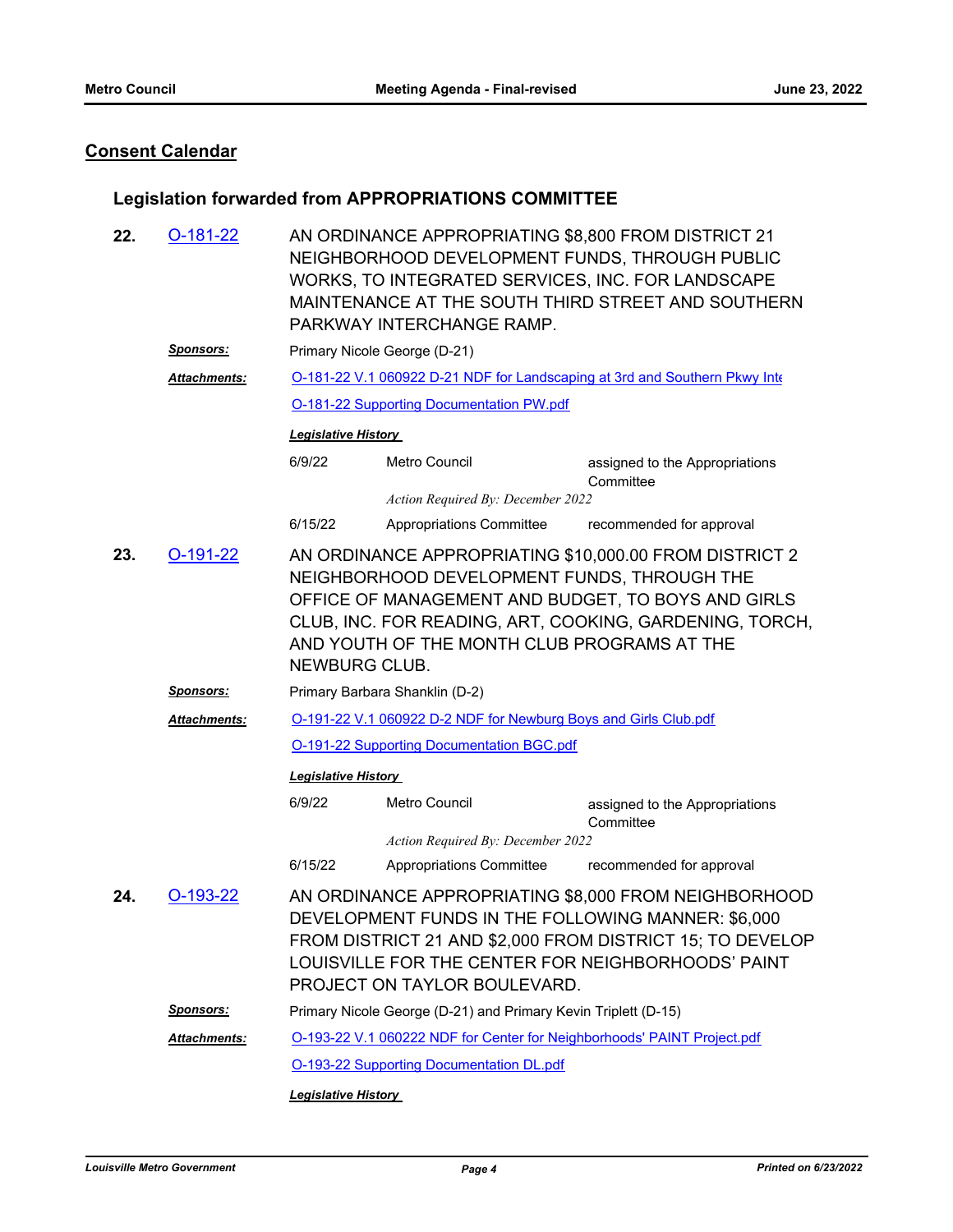| 6/9/22  | Metro Council                     | assigned to the Appropriations |
|---------|-----------------------------------|--------------------------------|
|         |                                   | Committee                      |
|         | Action Required By: December 2022 |                                |
| 6/15/22 | Appropriations Committee          | recommended for approval       |

### **Legislation forwarded from COMMUNITY AFFAIRS, HOUSING, HEALTH AND EDUCATION COMMITTEE**

| 25. | R-079-22            | A RESOLUTION HONORING AUGUSTA Y. THOMAS BY<br>DEDICATING THE CORNER OF SHASTA TRAIL AND ILEX AVENUE<br>AS "AUGUSTA Y. THOMAS WAY" IN HER HONOR.<br>Primary Barbara Shanklin (D-2) |                                                                         |                                                                                  |  |
|-----|---------------------|-----------------------------------------------------------------------------------------------------------------------------------------------------------------------------------|-------------------------------------------------------------------------|----------------------------------------------------------------------------------|--|
|     | <b>Sponsors:</b>    |                                                                                                                                                                                   |                                                                         |                                                                                  |  |
|     | <b>Attachments:</b> | R-079-22 V.1 060922 Honorary Street Sign for Augusta Thomas.pdf                                                                                                                   |                                                                         |                                                                                  |  |
|     |                     |                                                                                                                                                                                   | CIF061522PW02A (for reference only).pdf                                 |                                                                                  |  |
|     |                     | <b>Legislative History</b>                                                                                                                                                        |                                                                         |                                                                                  |  |
|     |                     | 6/9/22                                                                                                                                                                            | Metro Council                                                           | assigned to the Community Affairs,<br>Housing, Health and Education<br>Committee |  |
|     |                     |                                                                                                                                                                                   | Action Required By: December 2022                                       |                                                                                  |  |
|     |                     | 6/15/22                                                                                                                                                                           | Community Affairs,<br>Housing, Health and<br><b>Education Committee</b> | recommended for approval                                                         |  |

### **Legislation forwarded from GOVERNMENT OVERSIGHT AND AUDIT COMMITTEE**

| 26. | AP061422CD<br>$\overline{\mathsf{B}}$ | APPOINTMENT OF COL. DETRICK BRISCOE TO THE DEPUTY<br>SHERIFF MERIT BOARD (TERM EXPIRES JUNE 13, 2023).                                     |                                                                |                          |  |  |
|-----|---------------------------------------|--------------------------------------------------------------------------------------------------------------------------------------------|----------------------------------------------------------------|--------------------------|--|--|
|     | <b>Attachments:</b>                   | <b>APT Deputy Sheriff Merit Board 06-06-22.pdf</b>                                                                                         |                                                                |                          |  |  |
|     |                                       |                                                                                                                                            | Col. Detrick Briscoe 06.06.22.pdf                              |                          |  |  |
|     |                                       |                                                                                                                                            | Applicants for Board - Deputy Sheriff Merit Board 06.06.22.pdf |                          |  |  |
|     |                                       |                                                                                                                                            | Current Board - Deputy Sheriff Merit Board 06.06.22.pdf        |                          |  |  |
|     |                                       | <b>Legislative History</b>                                                                                                                 |                                                                |                          |  |  |
|     |                                       | 6/9/22                                                                                                                                     | assigned to the Government Oversight<br>and Audit Committee    |                          |  |  |
|     |                                       | 6/14/22                                                                                                                                    | Government Oversight and<br><b>Audit Committee</b>             | recommended for approval |  |  |
| 27. | AP061422DB<br><u>K</u>                | APPOINTMENT OF DAVID BECK TO THE COMMISSION ON<br>PUBLIC ART (COPA) BOARD (TERM EXPIRES OCTOBER 15,<br>2025).                              |                                                                |                          |  |  |
|     | Attachments:                          | APT Commission on Public Art (COPA) 06-06-22.pdf<br>David Beck 06.06.22.pdf<br>Applicants for Commission on Public Art (COPA) 06.06.22.pdf |                                                                |                          |  |  |
|     |                                       |                                                                                                                                            |                                                                |                          |  |  |
|     |                                       |                                                                                                                                            |                                                                |                          |  |  |
|     |                                       |                                                                                                                                            | Current Commission on Public Art (COPA) 06.06.22.pdf           |                          |  |  |
|     |                                       | <b>Legislative History</b>                                                                                                                 |                                                                |                          |  |  |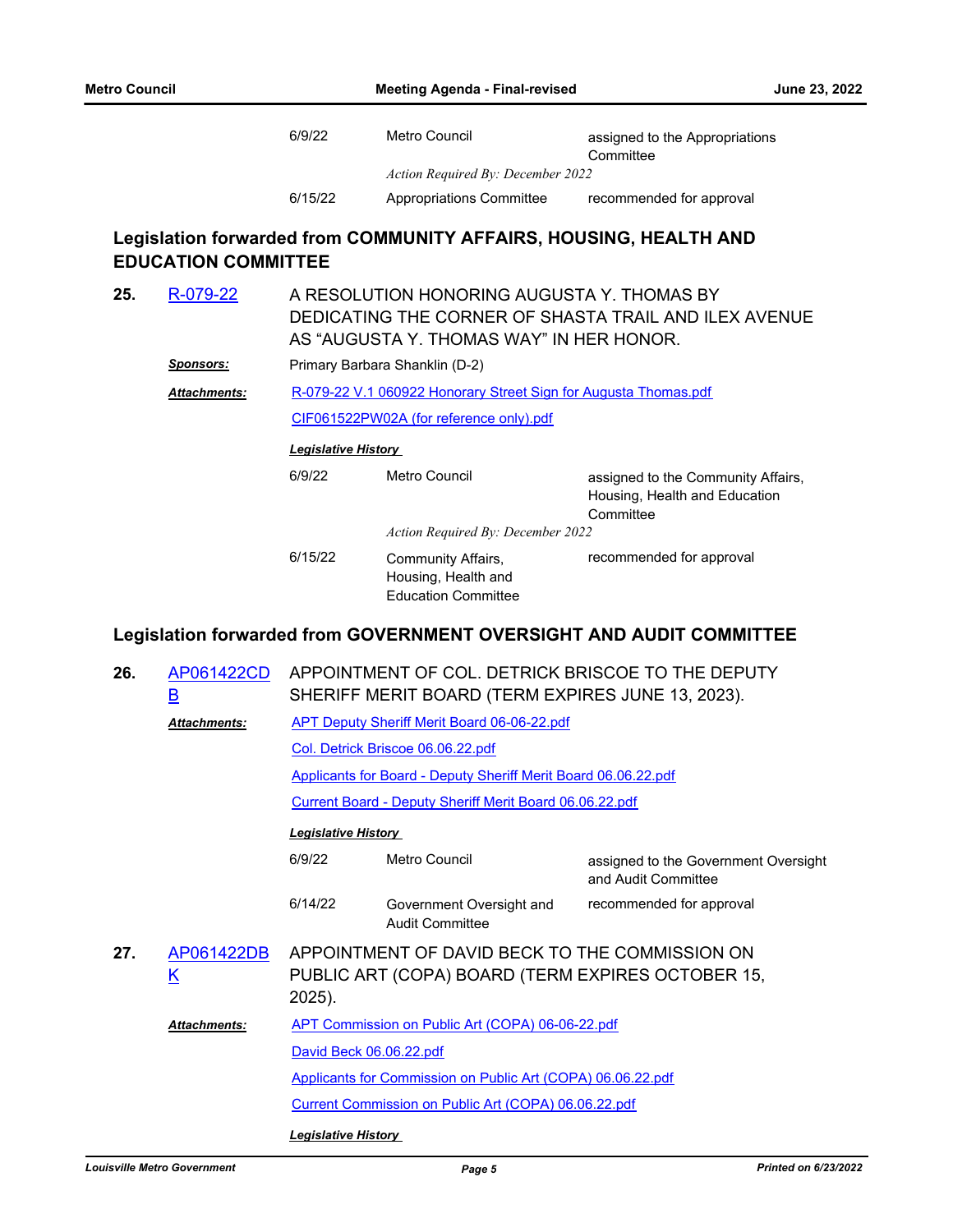| <b>Metro Council</b> |              | <b>Meeting Agenda - Final-revised</b> |                                                                                                            | June 23, 2022                                               |  |
|----------------------|--------------|---------------------------------------|------------------------------------------------------------------------------------------------------------|-------------------------------------------------------------|--|
|                      |              | 6/9/22                                | Metro Council                                                                                              | assigned to the Government Oversight<br>and Audit Committee |  |
|                      |              | 6/14/22                               | Government Oversight and<br><b>Audit Committee</b>                                                         | recommended for approval                                    |  |
| 28.                  | AP061422AR   |                                       | APPOINTMENT OF ALISIA RICHARDSON TO THE CODE<br>ENFORCEMENT BOARD (TERM EXPIRES FEBRUARY 9, 2025).         |                                                             |  |
|                      | Attachments: |                                       | <b>APT Code Enforcement Board 06-06-22.pdf</b>                                                             |                                                             |  |
|                      |              |                                       | Alisia Richardson 06.06.22.pdf                                                                             |                                                             |  |
|                      |              |                                       | Applicants for Board - Code Enforcement Board 06.06.22 AR.pdf                                              |                                                             |  |
|                      |              |                                       | Current Board - Code Enforcement Board 06.06.22.pdf                                                        |                                                             |  |
|                      |              | <b>Legislative History</b>            |                                                                                                            |                                                             |  |
|                      |              | 6/9/22                                | Metro Council                                                                                              | assigned to the Government Oversight<br>and Audit Committee |  |
|                      |              | 6/14/22                               | Government Oversight and<br><b>Audit Committee</b>                                                         | recommended for approval                                    |  |
| 29.                  |              |                                       | AP061422CW APPOINTMENT OF CHRIS WANTLAND TO THE CODE<br>ENFORCEMENT BOARD (TERM EXPIRES FEBRUARY 9, 2025). |                                                             |  |
|                      | Attachments: |                                       | APT Code Enforcement Board 06-06-22.pdf                                                                    |                                                             |  |
|                      |              |                                       | Chris Wantland 06.06.22.pdf                                                                                |                                                             |  |
|                      |              |                                       | Applicants for Board - Code Enforcement Board 06.06.22 CW.pdf                                              |                                                             |  |
|                      |              |                                       | Current Board - Code Enforcement Board 06.06.22.pdf                                                        |                                                             |  |
|                      |              | <b>Legislative History</b>            |                                                                                                            |                                                             |  |
|                      |              | 6/9/22                                | Metro Council                                                                                              | assigned to the Government Oversight<br>and Audit Committee |  |
|                      |              | 6/14/22                               | Government Oversight and<br><b>Audit Committee</b>                                                         | recommended for approval                                    |  |
| 30.                  | AP061422MR   |                                       | APPOINTMENT OF MARTY RUBY TO THE POLICE MERIT BOARD<br>(TERM EXPIRES JUNE 1, 2026).                        |                                                             |  |
|                      | Attachments: |                                       | APT Police Merit Board 06-06-22.pdf                                                                        |                                                             |  |
|                      |              |                                       | Marty Ruby 06-06-22.pdf                                                                                    |                                                             |  |
|                      |              |                                       | Applicants for Board - Police Merit Board 06.06.22 MR.pdf                                                  |                                                             |  |
|                      |              |                                       | Current Board - Police Merit Board 06.06.22.pdf                                                            |                                                             |  |
|                      |              | <b>Legislative History</b>            |                                                                                                            |                                                             |  |
|                      |              | 6/9/22                                | <b>Metro Council</b>                                                                                       | assigned to the Government Oversight<br>and Audit Committee |  |
|                      |              | 6/14/22                               | Government Oversight and<br><b>Audit Committee</b>                                                         | recommended for approval                                    |  |
|                      |              |                                       |                                                                                                            |                                                             |  |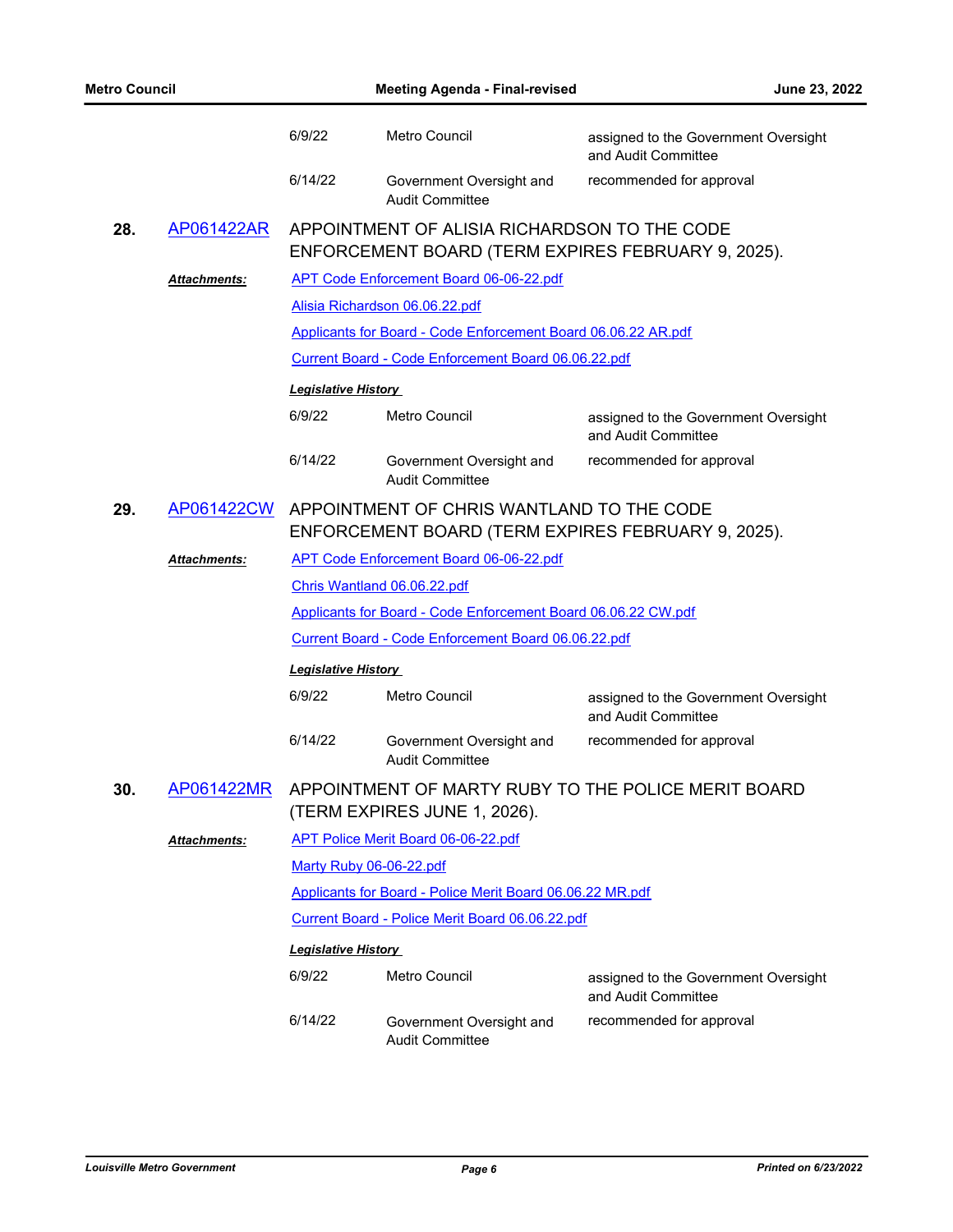| 31. | RP061422SA                            |                                                                                                          | REAPPOINTMENT OF DR. SHERRYL ANDERSON TO THE POLICE<br>MERIT BOARD (TERM EXPIRES JUNE 1, 2026). |                                                             |  |
|-----|---------------------------------------|----------------------------------------------------------------------------------------------------------|-------------------------------------------------------------------------------------------------|-------------------------------------------------------------|--|
|     | <b>Attachments:</b>                   | <b>APT Police Merit Board 06-06-22.pdf</b>                                                               |                                                                                                 |                                                             |  |
|     |                                       |                                                                                                          | Dr. Sherryl Anderson 06.06.22.pdf                                                               |                                                             |  |
|     |                                       |                                                                                                          | Applicants for Board - Police Merit Board 06.06.22 DSA.pdf                                      |                                                             |  |
|     |                                       |                                                                                                          | Current Board - Police Merit Board 06.06.22 SA.pdf                                              |                                                             |  |
|     |                                       | <b>Legislative History</b>                                                                               |                                                                                                 |                                                             |  |
|     |                                       | 6/9/22                                                                                                   | <b>Metro Council</b>                                                                            | assigned to the Government Oversight<br>and Audit Committee |  |
|     |                                       | 6/14/22                                                                                                  | Government Oversight and<br><b>Audit Committee</b>                                              | recommended for approval                                    |  |
| 32. | RP061422LH                            |                                                                                                          | REAPPOINTMENT OF LULA HOWARD TO THE BOARD OF ZONING<br>ADJUSTMENT (TERM EXPIRES JUNE 30, 2025). |                                                             |  |
|     | <b>Attachments:</b>                   | APT Board of Zoning Adjustment 06-06-22.pdf                                                              |                                                                                                 |                                                             |  |
|     |                                       | Lula Howard 06.06.22.pdf                                                                                 |                                                                                                 |                                                             |  |
|     |                                       | Applicants for Board of Zoning Adjustment 06.06.22.pdf                                                   |                                                                                                 |                                                             |  |
|     |                                       | Current - Board of Zoning Adjustment 06.06.22.pdf                                                        |                                                                                                 |                                                             |  |
|     |                                       | Legislative History                                                                                      |                                                                                                 |                                                             |  |
|     |                                       | 6/9/22                                                                                                   | <b>Metro Council</b>                                                                            | assigned to the Government Oversight<br>and Audit Committee |  |
|     |                                       | 6/14/22                                                                                                  | Government Oversight and<br><b>Audit Committee</b>                                              | recommended for approval                                    |  |
| 33. | RP061422M<br>$\underline{\mathsf{W}}$ | REAPPOINTMENT OF MARITA WILLIS TO THE METROPOLITAN<br>SEWER DISTRICT BOARD (TERM EXPIRES JUNE 30, 2025). |                                                                                                 |                                                             |  |
|     | <u> Attachments:</u>                  | APT Metropolitan Sewer District (MSD) Board 06-06-22.pdf                                                 |                                                                                                 |                                                             |  |
|     |                                       | Marita Willis 06.06.22.pdf                                                                               |                                                                                                 |                                                             |  |
|     |                                       | Applicants for Board - Metropolitan Sewer District Board 06.06.22.pdf                                    |                                                                                                 |                                                             |  |
|     |                                       | Current Board - Metropolitan Sewer District Board 06.06.22.pdf                                           |                                                                                                 |                                                             |  |
|     |                                       | <b>Legislative History</b>                                                                               |                                                                                                 |                                                             |  |
|     |                                       | 6/9/22                                                                                                   | <b>Metro Council</b>                                                                            | assigned to the Government Oversight<br>and Audit Committee |  |
|     |                                       | 6/14/22                                                                                                  | Government Oversight and<br><b>Audit Committee</b>                                              | recommended for approval                                    |  |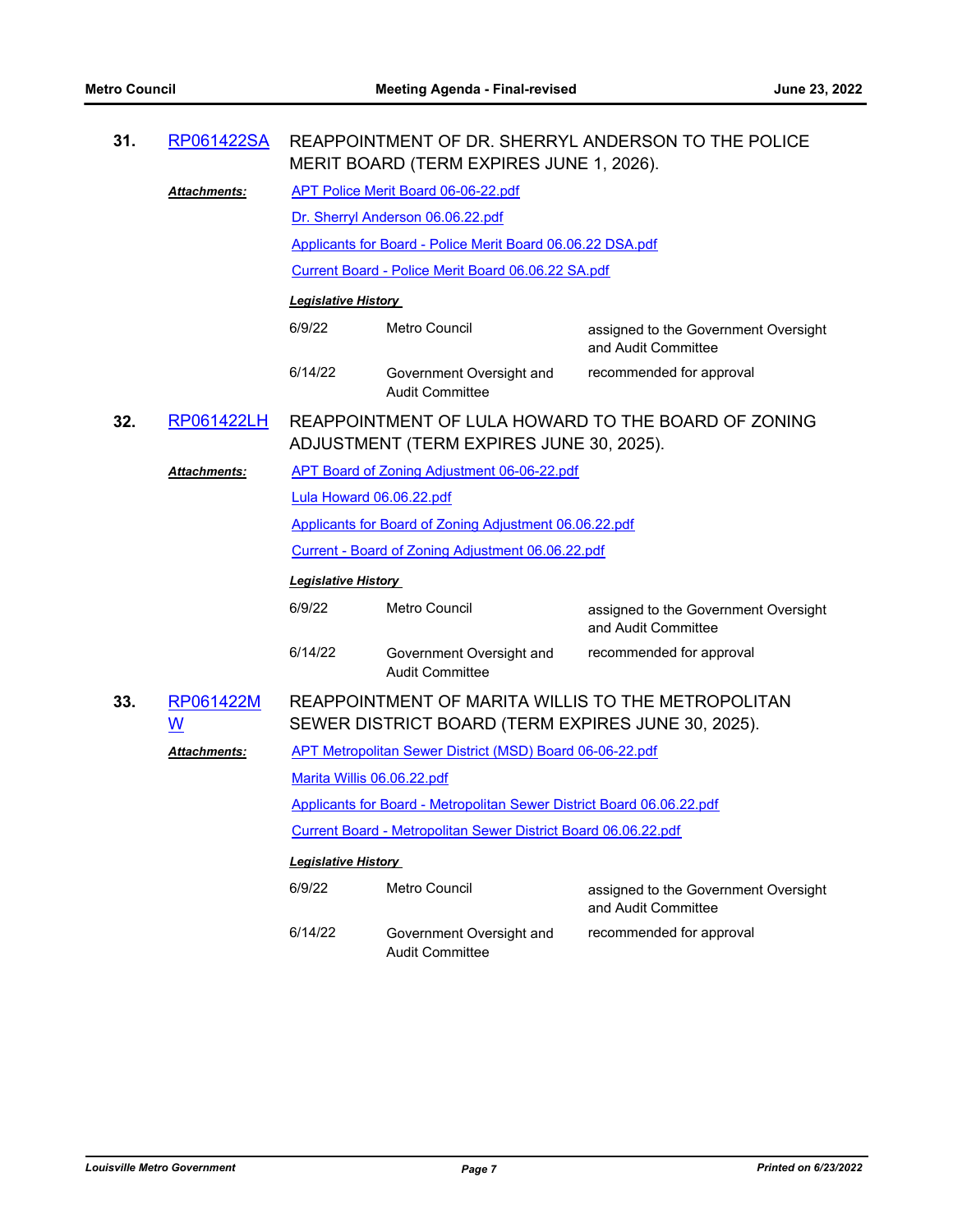#### **Legislation forwarded from LABOR AND ECONOMIC DEVELOPMENT COMMITTEE**

| 34. | R-077-22            | A RESOLUTION APPROVING THE GRANTING OF LOCAL<br>INCENTIVES TO DISTILLED SPIRITS EPICENTER, LLC AND ANY<br>SUBSEQUENT ASSIGNEES OR APPROVED AFFILIATES<br>THEREOF PURSUANT TO KRS CHAPTER 154, SUBCHAPTER 32. |                                             |                                                                                 |  |
|-----|---------------------|--------------------------------------------------------------------------------------------------------------------------------------------------------------------------------------------------------------|---------------------------------------------|---------------------------------------------------------------------------------|--|
|     | <u>Sponsors:</u>    | Primary David James (D-6)                                                                                                                                                                                    |                                             |                                                                                 |  |
|     | <b>Attachments:</b> | R-077-22 V.1 060922 Local Incentives for Distilled Spirits Epicenter.pdf                                                                                                                                     |                                             |                                                                                 |  |
|     |                     | Distilled Spirits Epicenter - Local Support Itr 6-21-2017.pdf                                                                                                                                                |                                             |                                                                                 |  |
|     |                     |                                                                                                                                                                                                              |                                             | Distilled Spirits Epicenter, LLC - KBI Board Report - Prelim - June 29 2017.pdf |  |
|     |                     | <b>Legislative History</b>                                                                                                                                                                                   |                                             |                                                                                 |  |
|     |                     | 6/9/22                                                                                                                                                                                                       | Metro Council                               | assigned to the Labor and Economic<br>Development Committee                     |  |
|     |                     |                                                                                                                                                                                                              | Action Required By: December 2022           |                                                                                 |  |
|     |                     | 6/14/22                                                                                                                                                                                                      | Labor and Economic<br>Development Committee | recommended for approval                                                        |  |

#### **Legislation forwarded from PUBLIC SAFETY COMMITTEE**

A RESOLUTION AUTHORIZING THE MAYOR TO MAKE APPLICATION FOR AND, UPON APPROVAL, TO ENTER INTO AN AGREEMENT WITH THE KENTUCKY OFFICE OF HOMELAND SECURITY (KOHS), TO EXECUTE ANY DOCUMENTS WHICH ARE DEEMED NECESSARY BY KOHS TO FACILITATE AND ADMINISTER THE PROJECT AND TO ACT AS THE AUTHORIZED CORRESPONDENT FOR THIS PROJECT IN THE AMOUNT OF \$277,000 FOR THE PURCHASE OF A REHAB AND RESPONSE VEHICLE TO BE ADMINISTERED BY THE LOUISVILLE METRO POLICE DEPARTMENT. **35.** [R-074-22](http://louisville.legistar.com/gateway.aspx?m=l&id=/matter.aspx?key=60354) **Sponsors:** Primary Mark H. Fox (D-13)

Attachments: R-074-22 V.1 060922 Mayor to Enter Agreement with KOHS for Project to Purcles. *Legislative History* 

| 6/9/22  | Metro Council                     | assigned to the Public Safety |
|---------|-----------------------------------|-------------------------------|
|         |                                   | Committee                     |
|         | Action Required By: December 2022 |                               |
| 6/15/22 | <b>Public Safety Committee</b>    | recommended for approval      |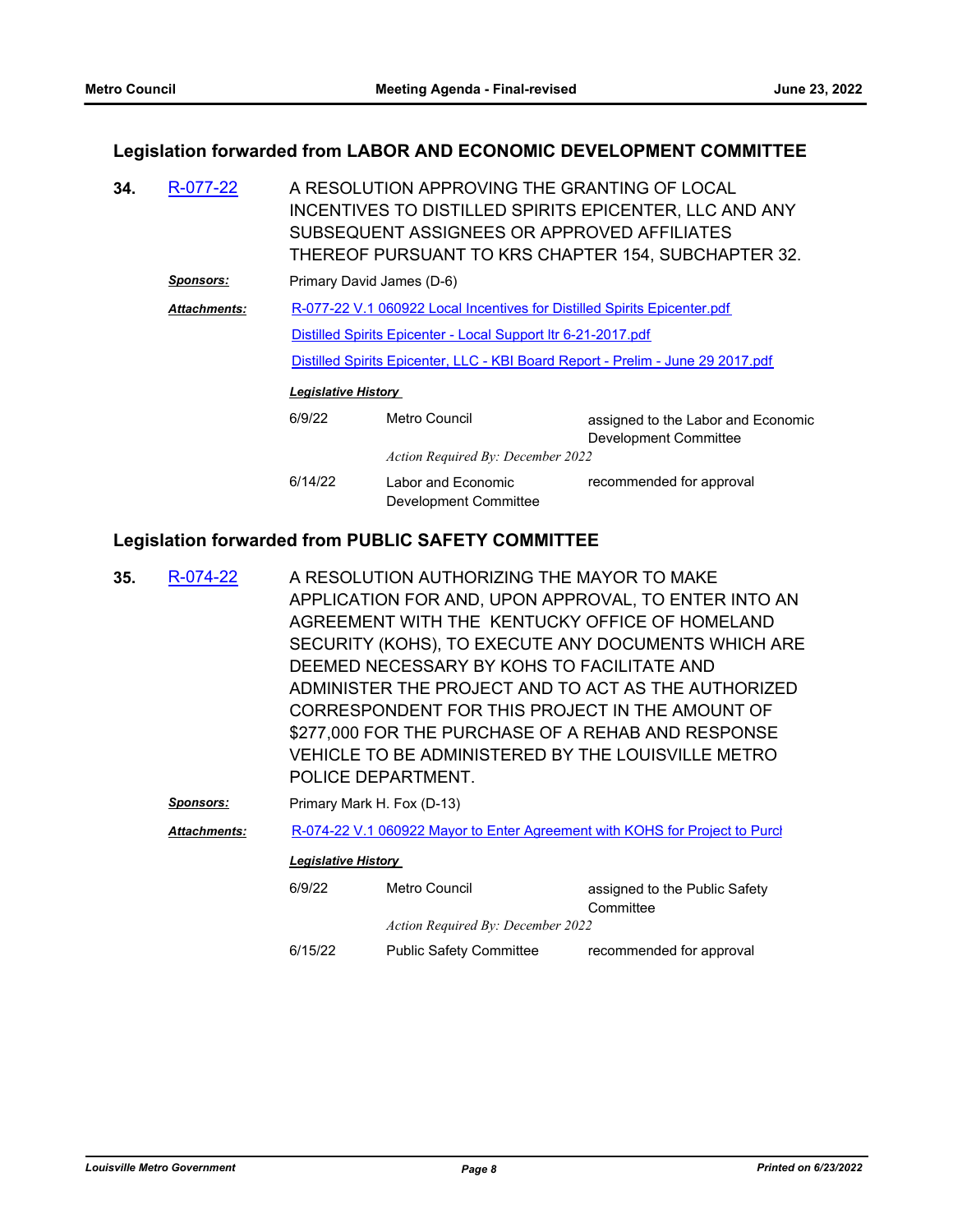### **Old Business**

| 36. | $O-185-22$       | AN ORDINANCE RELATING TO THE ZONING OF PROPERTY<br>LOCATED AT 3323 AND 3325 FREYS HILL ROAD CONTAINING<br>APPROXIMATELY 15.22 ACRES AND BEING IN LOUISVILLE METRO<br>(CASE NO. 21ZONE0102). (AMENDMENT BY SUBSTITUTION) |                                                                   |                                                                      |  |  |
|-----|------------------|-------------------------------------------------------------------------------------------------------------------------------------------------------------------------------------------------------------------------|-------------------------------------------------------------------|----------------------------------------------------------------------|--|--|
|     | <b>Sponsors:</b> | Primary Markus Winkler (D-17)                                                                                                                                                                                           |                                                                   |                                                                      |  |  |
|     | Attachments:     | O-185-22 V.2 CABS 061422 Zoning Change 3323 and 3325 Freys Hill Rd.pdf                                                                                                                                                  |                                                                   |                                                                      |  |  |
|     |                  |                                                                                                                                                                                                                         |                                                                   | O-185-22 PROPOSED CABS 061422 Zoning Change 3323 and 3325 Freys Hill |  |  |
|     |                  |                                                                                                                                                                                                                         | O-185-22 V.1 060922 Zoning Change 3323 and 3325 Freys Hill Rd.pdf |                                                                      |  |  |
|     |                  | 21-zone-0102.pdf                                                                                                                                                                                                        |                                                                   |                                                                      |  |  |
|     |                  | 21-ZONE-0102 PC Minutes.pdf                                                                                                                                                                                             |                                                                   |                                                                      |  |  |
|     |                  | 21-ZONE-0102 Other Minutes.pdf                                                                                                                                                                                          |                                                                   |                                                                      |  |  |
|     |                  | 21-ZONE-0102 Staff Reports.pdf                                                                                                                                                                                          |                                                                   |                                                                      |  |  |
|     |                  |                                                                                                                                                                                                                         | 21-ZONE-0102 Legal Description.pdf                                |                                                                      |  |  |
|     |                  | 21-ZONE-0102 Applicant Booklet.pdf                                                                                                                                                                                      |                                                                   |                                                                      |  |  |
|     |                  | 21-ZONE-0102 Citizen Letters.pdf                                                                                                                                                                                        |                                                                   |                                                                      |  |  |
|     |                  | 21-ZONE-0102 Elevations.pdf                                                                                                                                                                                             |                                                                   |                                                                      |  |  |
|     |                  | 21-ZONE-0102 Geotechnical Report.pdf                                                                                                                                                                                    |                                                                   |                                                                      |  |  |
|     |                  | 21-ZONE-0102 Justification Statement.pdf                                                                                                                                                                                |                                                                   |                                                                      |  |  |
|     |                  | 21-ZONE-0102 Plan.pdf                                                                                                                                                                                                   |                                                                   |                                                                      |  |  |
|     |                  | May 12, 2022 PC Minutes Case No. 21-ZONE-0102.pdf                                                                                                                                                                       |                                                                   |                                                                      |  |  |
|     |                  | <b>Legislative History</b>                                                                                                                                                                                              |                                                                   |                                                                      |  |  |
|     |                  | 6/9/22                                                                                                                                                                                                                  | <b>Metro Council</b>                                              | assigned to the Planning and Zoning<br>Committee                     |  |  |
|     |                  |                                                                                                                                                                                                                         | Action Required By: June 23, 2022                                 |                                                                      |  |  |
|     |                  | 6/14/22                                                                                                                                                                                                                 | Planning and Zoning<br>Committee                                  | amended                                                              |  |  |
|     |                  | 6/14/22                                                                                                                                                                                                                 | Planning and Zoning<br>Committee                                  | recommended for approval                                             |  |  |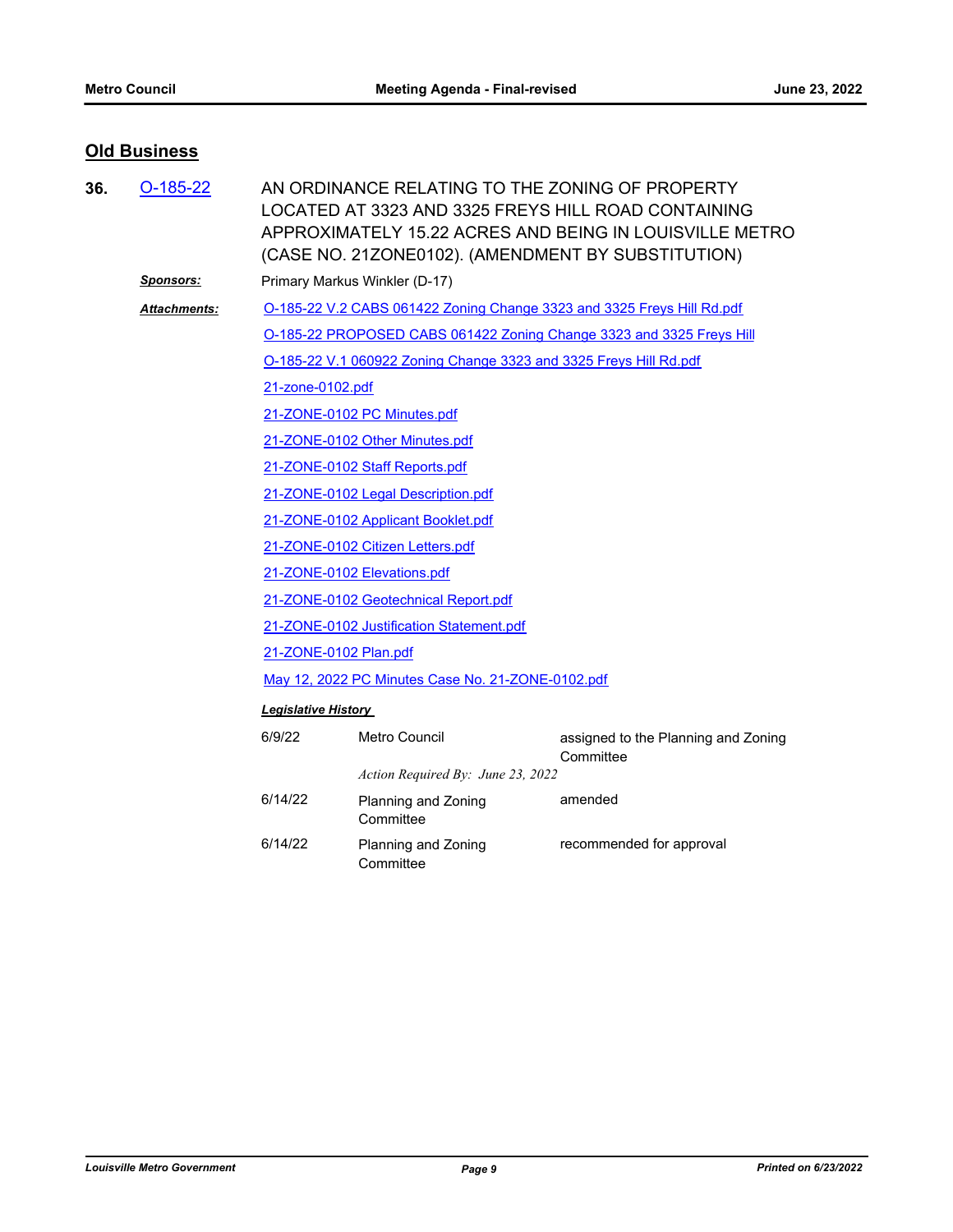| 37. | $O-198-22$          |                                                                           | AN ORDINANCE RELATING TO THE FISCAL YEAR 2022-2023<br>METRO GOVERNMENT INCLUDING APPROPRIATIONS AND<br>OTHER METRO-SUPPORTED ACTIVITIES (AS AMENDED). | OPERATING BUDGET FOR THE LOUISVILLE/JEFFERSON COUNTY<br>AUTHORIZATIONS FOR OPERATION, MAINTENANCE, SUPPORT, AND<br>FUNCTIONING OF THE GOVERNMENT AND ITS VARIOUS OFFICERS.<br>DEPARTMENTS, COMMISSIONS, INSTITUTIONS, AGENCIES, AND |  |  |
|-----|---------------------|---------------------------------------------------------------------------|-------------------------------------------------------------------------------------------------------------------------------------------------------|-------------------------------------------------------------------------------------------------------------------------------------------------------------------------------------------------------------------------------------|--|--|
|     | <b>Sponsors:</b>    |                                                                           | Primary Bill Hollander (D-9) and Primary Kevin Kramer (R-11)                                                                                          |                                                                                                                                                                                                                                     |  |  |
|     | <b>Attachments:</b> |                                                                           | O-198-22 V.2 CAM 062122 FY22-23 Operations Budget.pdf                                                                                                 |                                                                                                                                                                                                                                     |  |  |
|     |                     |                                                                           |                                                                                                                                                       | O-198-22 ATTACH Amended Exhibit A - Fiscal Year 2022-2023 Operating Budo                                                                                                                                                            |  |  |
|     |                     |                                                                           | approved CAM 062122 - Spreadsheet p. 1.pdf                                                                                                            |                                                                                                                                                                                                                                     |  |  |
|     |                     |                                                                           | approved CAM 062122 - Spreadsheet p. 2.pdf                                                                                                            |                                                                                                                                                                                                                                     |  |  |
|     |                     |                                                                           | approved CAM 062122 Council Member Controlled Spending FY23.pdf                                                                                       |                                                                                                                                                                                                                                     |  |  |
|     |                     | approved CAM 062122 - FY23 Friendly Amendments to Operating and Capital ( |                                                                                                                                                       |                                                                                                                                                                                                                                     |  |  |
|     |                     | approved CAM 062122 - FY23 Operating Budget.pdf                           |                                                                                                                                                       |                                                                                                                                                                                                                                     |  |  |
|     |                     |                                                                           | <b>Technical Corrections Made to Amendment Documents.pdf</b>                                                                                          |                                                                                                                                                                                                                                     |  |  |
|     |                     |                                                                           | Supporting Document - Amended FY23 External Agency Fund List.pdf                                                                                      |                                                                                                                                                                                                                                     |  |  |
|     |                     | O-198-22 V.1 060922 FY22-23 Operations Budget.pdf                         |                                                                                                                                                       |                                                                                                                                                                                                                                     |  |  |
|     |                     | O-198-22 ATTACH Exhibit A - Fiscal Year 2022-2023 Operating Budget.pdf    |                                                                                                                                                       |                                                                                                                                                                                                                                     |  |  |
|     |                     | <b>Legislative History</b>                                                |                                                                                                                                                       |                                                                                                                                                                                                                                     |  |  |
|     |                     | 6/9/22                                                                    | Metro Council<br>Action Required By: December 2022                                                                                                    | assigned to the Budget Committee                                                                                                                                                                                                    |  |  |
|     |                     | 6/16/22                                                                   | <b>Budget Committee</b>                                                                                                                               | held                                                                                                                                                                                                                                |  |  |
|     |                     | 6/21/22                                                                   | <b>Budget Committee</b>                                                                                                                               | amended                                                                                                                                                                                                                             |  |  |

6/21/22 Budget Committee recommended for approval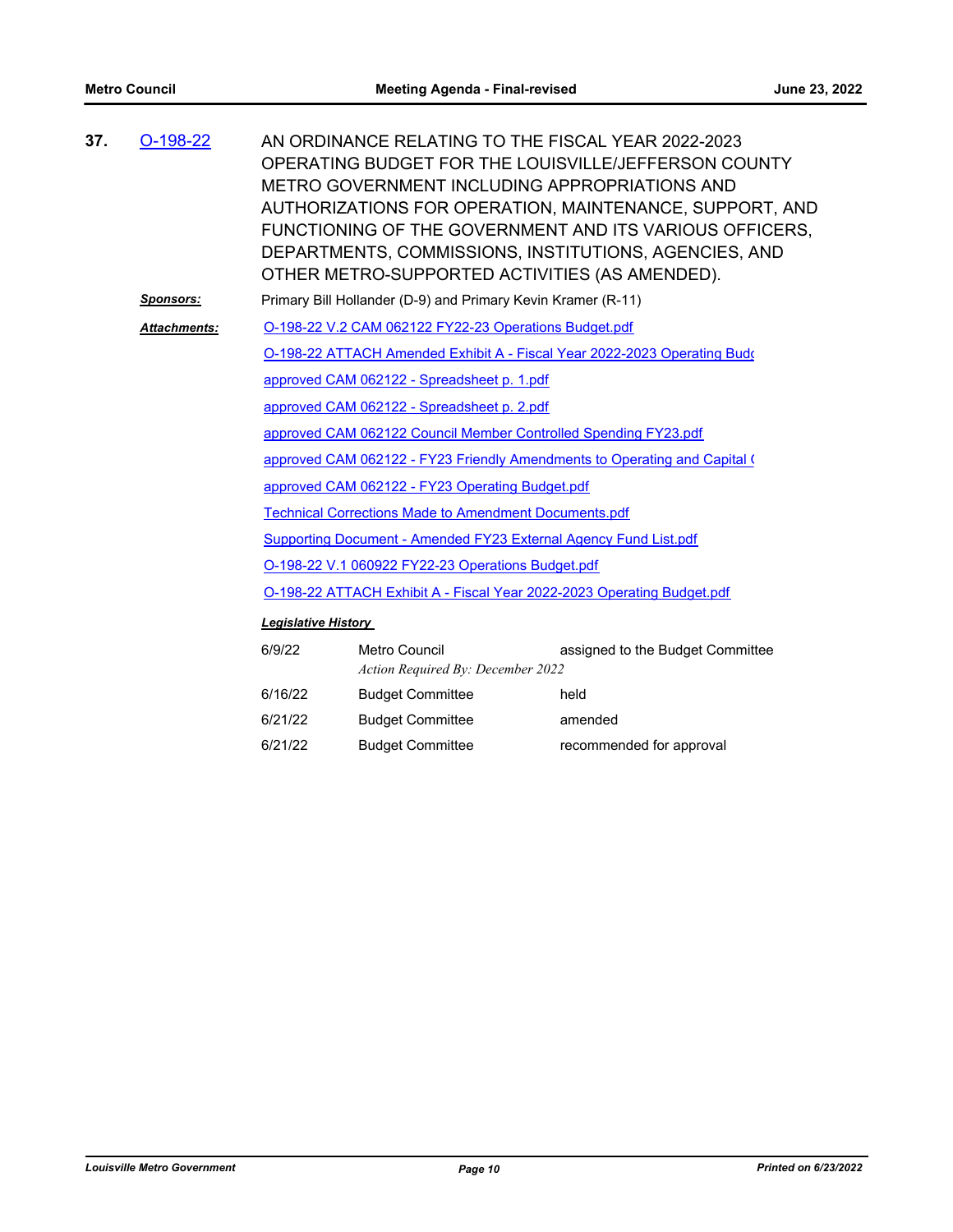| 38. | O-199-22          | (AS AMENDED).                                                                                              |                                                              | AN ORDINANCE RELATING TO THE FISCAL YEAR 2022-2023<br>CAPITAL BUDGET FOR THE LOUISVILLE/JEFFERSON COUNTY<br>METRO GOVERNMENT INCLUDING APPROPRIATIONS AND<br>AUTHORIZATIONS OF FUNDS FOR GENERAL CONSTRUCTION,<br>MAINTENANCE, REPAIR AND IMPROVEMENT OF THE FACILITIES<br>AND ASSETS OF THE GOVERNMENT OF LOUISVILLE/JEFFERSON<br>COUNTY AND OTHER LOUISVILLE METRO-SUPPORTED ACTIVITIES |  |  |  |
|-----|-------------------|------------------------------------------------------------------------------------------------------------|--------------------------------------------------------------|-------------------------------------------------------------------------------------------------------------------------------------------------------------------------------------------------------------------------------------------------------------------------------------------------------------------------------------------------------------------------------------------|--|--|--|
|     | <u>Sponsors:</u>  |                                                                                                            | Primary Bill Hollander (D-9) and Primary Kevin Kramer (R-11) |                                                                                                                                                                                                                                                                                                                                                                                           |  |  |  |
|     | Attachments:      |                                                                                                            | O-199-22 V.2 CAM 062122 FY22-23 Capital Budget.pdf           |                                                                                                                                                                                                                                                                                                                                                                                           |  |  |  |
|     |                   |                                                                                                            |                                                              | O-199-22 ATTACH Amended Exhibit A - Fiscal Year 2022-2023 Capital Budget                                                                                                                                                                                                                                                                                                                  |  |  |  |
|     |                   |                                                                                                            |                                                              | approved CAM 062122 - FY23 Friendly Amendments to Operating and Capital (                                                                                                                                                                                                                                                                                                                 |  |  |  |
|     |                   |                                                                                                            | approved CAM 062122 - FY23 Capital Budget.pdf                |                                                                                                                                                                                                                                                                                                                                                                                           |  |  |  |
|     |                   |                                                                                                            | approved CAM 062122 - Spreadsheet p. 1.pdf                   |                                                                                                                                                                                                                                                                                                                                                                                           |  |  |  |
|     |                   | approved CAM 062122 - Spreadsheet p. 2.pdf                                                                 |                                                              |                                                                                                                                                                                                                                                                                                                                                                                           |  |  |  |
|     |                   | approved CAM 062122 Council Member Controlled Spending FY23.pdf                                            |                                                              |                                                                                                                                                                                                                                                                                                                                                                                           |  |  |  |
|     |                   | <b>Technical Corrections Made to Amendment Documents.pdf</b>                                               |                                                              |                                                                                                                                                                                                                                                                                                                                                                                           |  |  |  |
|     |                   | O-199-22 V.1 060922 FY22-23 Capital Budget.pdf                                                             |                                                              |                                                                                                                                                                                                                                                                                                                                                                                           |  |  |  |
|     |                   | O-199-22 ATTACH Exhibit A - Fiscal Year 2022-2023 Capital Budget.pdf                                       |                                                              |                                                                                                                                                                                                                                                                                                                                                                                           |  |  |  |
|     |                   | <b>Legislative History</b>                                                                                 |                                                              |                                                                                                                                                                                                                                                                                                                                                                                           |  |  |  |
|     |                   | 6/9/22                                                                                                     | Metro Council<br>Action Required By: December 2022           | assigned to the Budget Committee                                                                                                                                                                                                                                                                                                                                                          |  |  |  |
|     |                   | 6/16/22                                                                                                    | <b>Budget Committee</b>                                      | held                                                                                                                                                                                                                                                                                                                                                                                      |  |  |  |
|     |                   | 6/21/22                                                                                                    | <b>Budget Committee</b>                                      | amended                                                                                                                                                                                                                                                                                                                                                                                   |  |  |  |
|     |                   | 6/21/22                                                                                                    | <b>Budget Committee</b>                                      | recommended for approval                                                                                                                                                                                                                                                                                                                                                                  |  |  |  |
| 39. | $O-168-22$        | AN ORDINANCE APPROVING THE FISCAL YEAR 2022-2023 BUDGET<br>FOR THE TRANSIT AUTHORITY OF RIVER CITY (TARC). |                                                              |                                                                                                                                                                                                                                                                                                                                                                                           |  |  |  |
|     | <u> Sponsors:</u> |                                                                                                            | Primary Bill Hollander (D-9)                                 |                                                                                                                                                                                                                                                                                                                                                                                           |  |  |  |
|     | Attachments:      | O-168-22 V.1 051922 APPROVING THE FISCAL YEAR 2022-2023 BUDGET F                                           |                                                              |                                                                                                                                                                                                                                                                                                                                                                                           |  |  |  |
|     |                   | <b>TARC FY 2023 Annual Report and Budget FINAL.pdf</b>                                                     |                                                              |                                                                                                                                                                                                                                                                                                                                                                                           |  |  |  |
|     |                   |                                                                                                            | <b>TARC FY 2023 Budget Presentation.pdf</b>                  |                                                                                                                                                                                                                                                                                                                                                                                           |  |  |  |
|     |                   | <b>Legislative History</b>                                                                                 |                                                              |                                                                                                                                                                                                                                                                                                                                                                                           |  |  |  |
|     |                   | 5/19/22                                                                                                    | <b>Metro Council</b><br>Action Required By: November 2022    | assigned to the Budget Committee                                                                                                                                                                                                                                                                                                                                                          |  |  |  |
|     |                   | 6/2/22                                                                                                     | <b>Budget Committee</b>                                      | held                                                                                                                                                                                                                                                                                                                                                                                      |  |  |  |
|     |                   | 6/16/22                                                                                                    | <b>Budget Committee</b>                                      | recommended for approval                                                                                                                                                                                                                                                                                                                                                                  |  |  |  |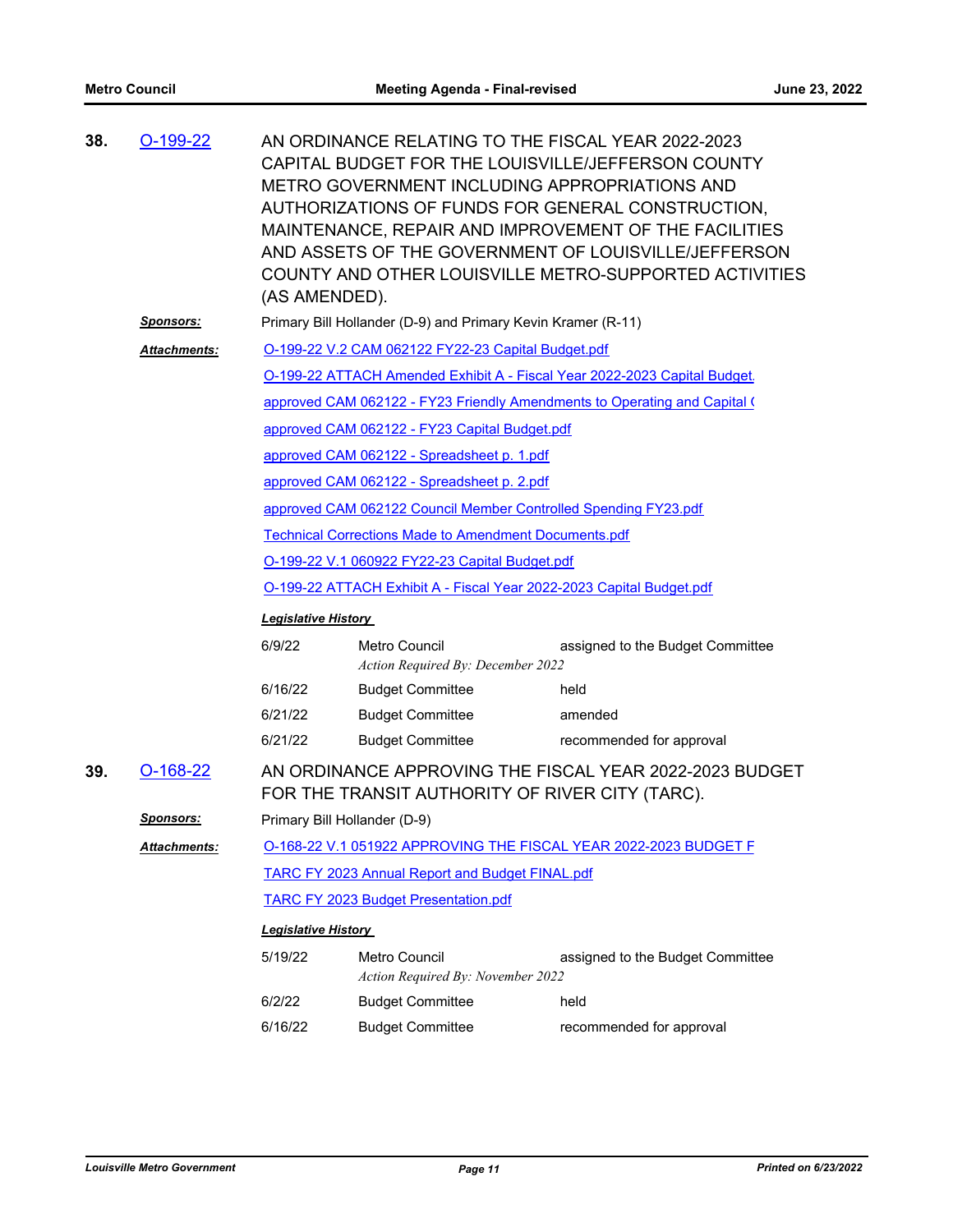| 40. | $O-160-22$                                                                                                                                         | AN ORDINANCE CREATING A NEW SECTION OF CHAPTER 113 OF<br>THE LOUISVILLE METRO CODE OF ORDINANCES ("LMCO")<br>REQUIRING LOUISVILLE FORWARD TO PRODUCE A REPORT<br>DETAILING BEST PRACTICES TO PROMOTE PUBLIC SAFETY FOR<br>LATE NIGHT BUSINESSES. |                                                                            |                                                                          |  |  |
|-----|----------------------------------------------------------------------------------------------------------------------------------------------------|--------------------------------------------------------------------------------------------------------------------------------------------------------------------------------------------------------------------------------------------------|----------------------------------------------------------------------------|--------------------------------------------------------------------------|--|--|
|     | <u>Sponsors:</u>                                                                                                                                   |                                                                                                                                                                                                                                                  | Primary Cassie Chambers Armstrong (D-8) and Primary David James (D-6)      |                                                                          |  |  |
|     | Attachments:                                                                                                                                       |                                                                                                                                                                                                                                                  |                                                                            | O-160-22 PROPOSED FAM 062322 Creates LMCO 113.83 RE Guidance for La      |  |  |
|     |                                                                                                                                                    |                                                                                                                                                                                                                                                  |                                                                            | O-160-22 V.1 042822 Creates LMCO 113.83 RE Guidance for Late Night Busin |  |  |
|     |                                                                                                                                                    |                                                                                                                                                                                                                                                  | Late Night Safety Information.pdf                                          |                                                                          |  |  |
|     |                                                                                                                                                    | <b>Legislative History</b>                                                                                                                                                                                                                       |                                                                            |                                                                          |  |  |
|     |                                                                                                                                                    | 4/28/22                                                                                                                                                                                                                                          | <b>Metro Council</b><br>Action Required By: October 2022                   | assigned to the Public Safety Committee                                  |  |  |
|     |                                                                                                                                                    | 6/15/22                                                                                                                                                                                                                                          | <b>Public Safety Committee</b>                                             | recommended for approval                                                 |  |  |
| 41. | AN ORDINANCE IN SUPPORT OF LOUISVILLE METRO GOVERNMENT<br>$O-178-22$<br>ADOPTING A TRAFFIC SAFETY INITIATIVE KNOWN AS VISION ZERO<br>(AS AMENDED). |                                                                                                                                                                                                                                                  |                                                                            |                                                                          |  |  |
|     | <b>Sponsors:</b>                                                                                                                                   |                                                                                                                                                                                                                                                  | Primary Nicole George (D-21)                                               |                                                                          |  |  |
|     | <b>Attachments:</b>                                                                                                                                |                                                                                                                                                                                                                                                  | O-178-22 V.2 CAM 061422 Adopting Vision Zero Traffic Safety Initiative.pdf |                                                                          |  |  |
|     |                                                                                                                                                    |                                                                                                                                                                                                                                                  | O-178-22 V.1 051922 Adopting Vision Zero Traffic Safety Initiative.pdf     |                                                                          |  |  |
|     |                                                                                                                                                    |                                                                                                                                                                                                                                                  | VZL Metro Council Vision Zero Presentation #2 2022-06-14.pdf               |                                                                          |  |  |
|     |                                                                                                                                                    |                                                                                                                                                                                                                                                  | <b>VZL Metro Council Vision Zero Presentation.pdf</b>                      |                                                                          |  |  |
|     |                                                                                                                                                    |                                                                                                                                                                                                                                                  | Complete Streets Ordinance No. 128, Series 2019.pdf                        |                                                                          |  |  |
|     |                                                                                                                                                    | <b>Legislative History</b>                                                                                                                                                                                                                       |                                                                            |                                                                          |  |  |
|     |                                                                                                                                                    | 5/19/22                                                                                                                                                                                                                                          | Metro Council<br>Action Required By: November 2022                         | assigned to the Public Works Committee                                   |  |  |
|     |                                                                                                                                                    | 5/31/22                                                                                                                                                                                                                                          | <b>Public Works Committee</b>                                              | recommended for approval                                                 |  |  |
|     |                                                                                                                                                    | 5/31/22                                                                                                                                                                                                                                          | <b>Public Works Committee</b>                                              | tabled                                                                   |  |  |
|     |                                                                                                                                                    | 6/14/22                                                                                                                                                                                                                                          | <b>Public Works Committee</b>                                              | untabled                                                                 |  |  |
|     |                                                                                                                                                    | 6/14/22                                                                                                                                                                                                                                          | <b>Public Works Committee</b>                                              | amended                                                                  |  |  |
|     |                                                                                                                                                    | 6/14/22                                                                                                                                                                                                                                          | <b>Public Works Committee</b>                                              | recommended for approval                                                 |  |  |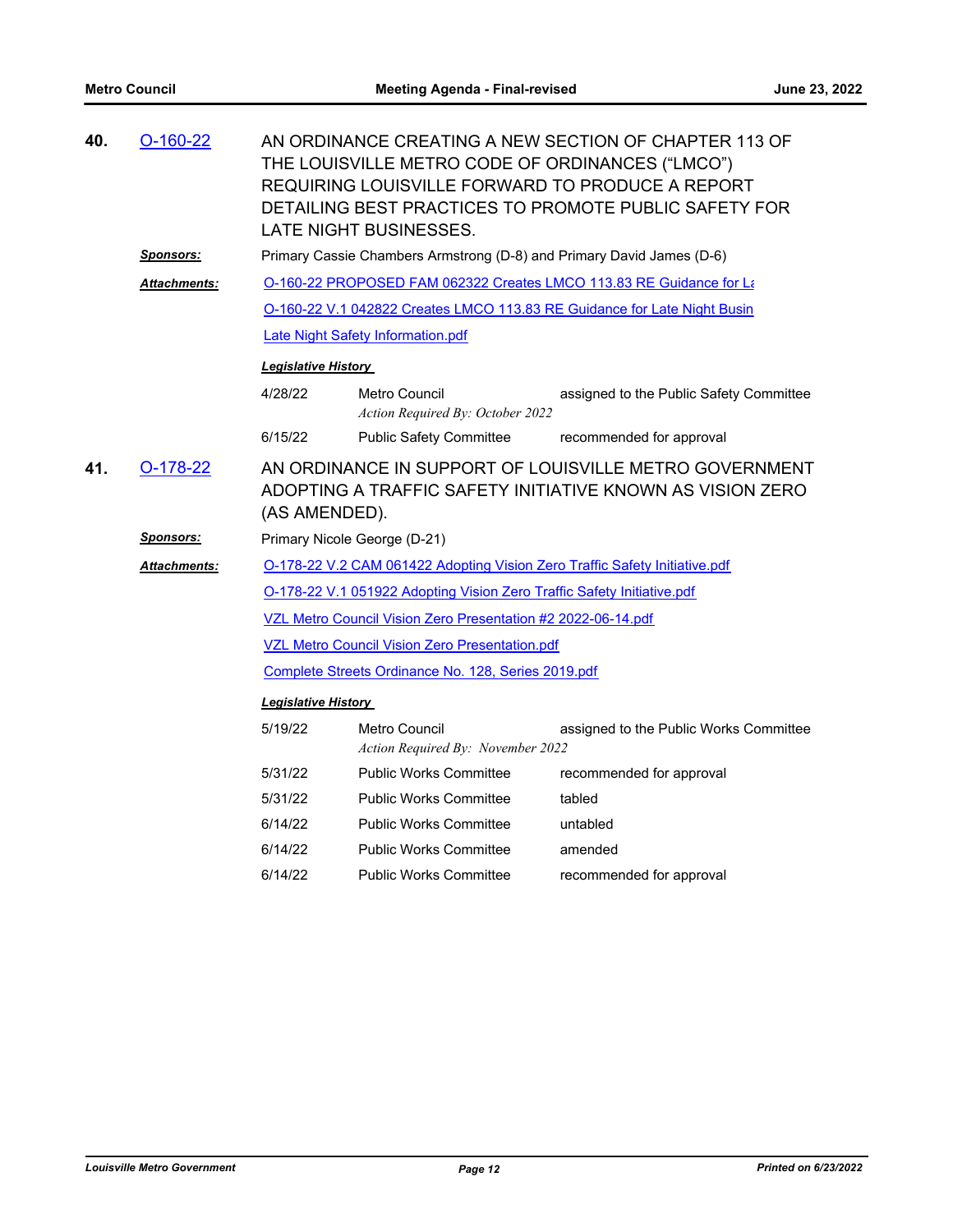| 42. | $O-180-22$       |                            | \$119,000,000 AND DENOMINATED LOUISVILLE/JEFFERSON                  | AN ORDINANCE OF THE LOUISVILLE/JEFFERSON COUNTY METRO<br>GOVERNMENT (THE "ISSUER") AUTHORIZING THE ISSUANCE OF<br>BONDS IN THE AGGREGATE PRINCIPAL AMOUNT NOT TO EXCEED |  |  |  |
|-----|------------------|----------------------------|---------------------------------------------------------------------|-------------------------------------------------------------------------------------------------------------------------------------------------------------------------|--|--|--|
|     |                  |                            |                                                                     | COUNTY METRO GOVERNMENT INDUSTRIAL BUILDING REVENUE                                                                                                                     |  |  |  |
|     |                  |                            |                                                                     | BONDS (BOYD REAL PROPERTY, LLC PROJECT), SERIES 2022 (THE                                                                                                               |  |  |  |
|     |                  |                            |                                                                     | "BONDS"); APPROVING AND AUTHORIZING THE EXECUTION AND                                                                                                                   |  |  |  |
|     |                  |                            | BETWEEN THE ISSUER AND U.S. BANK TRUST COMPANY,                     | DELIVERY OF (i) A TRUST INDENTURE (THE "INDENTURE"),                                                                                                                    |  |  |  |
|     |                  |                            |                                                                     | NATIONAL ASSOCIATION, AS TRUSTEE (THE "TRUSTEE") SECURING                                                                                                               |  |  |  |
|     |                  |                            |                                                                     | THE BONDS, (ii) A LEASE AGREEMENT, BY AND BETWEEN THE                                                                                                                   |  |  |  |
|     |                  |                            |                                                                     | ISSUER AND BOYD REAL PROPERTY, LLC (THE "LESSEE"), (iii) A                                                                                                              |  |  |  |
|     |                  |                            |                                                                     | BOND PURCHASE AGREEMENT, BY AND AMONG THE ISSUER, THE                                                                                                                   |  |  |  |
|     |                  |                            |                                                                     | LESSEE AND BOYD COMPANY (THE "BOND PURCHASER"), (iv) AN<br>IN-LIEU OF TAX PAYMENTS AGREEMENT, BY AND BETWEEN THE                                                        |  |  |  |
|     |                  |                            | ISSUER AND THE LESSEE, (v) A HOME OFFICE PAYMENTS                   |                                                                                                                                                                         |  |  |  |
|     |                  |                            |                                                                     | AGREEMENT, BY AND AMONG THE ISSUER, THE TRUSTEE, THE                                                                                                                    |  |  |  |
|     |                  |                            |                                                                     | LESSEE AND THE BOND PURCHASER, AND (vi) ANY AND ALL                                                                                                                     |  |  |  |
|     |                  |                            |                                                                     | OTHER RELATED DOCUMENTS; AND THE TAKING OF OTHER                                                                                                                        |  |  |  |
|     |                  |                            | RELATED ACTION (AS AMENDED).                                        |                                                                                                                                                                         |  |  |  |
|     | <b>Sponsors:</b> |                            | Primary Angela Bowens (D-1)                                         |                                                                                                                                                                         |  |  |  |
|     | Attachments:     |                            | O-180-22 V.2 CAM 061422 Revenue Bond for Boyd Co.pdf                |                                                                                                                                                                         |  |  |  |
|     |                  |                            | O-180-22 ATTACH EXHIBIT A - Lease Agreement (Boyd 2022).pdf         |                                                                                                                                                                         |  |  |  |
|     |                  |                            | O-180-22 ATTACH EXHIBIT B - Trust Indenture (Boyd 2022).pdf         |                                                                                                                                                                         |  |  |  |
|     |                  |                            | O-180-22 ATTACH EXHIBIT C - Bond Purchase Agreement (Boyd 2022).pdf |                                                                                                                                                                         |  |  |  |
|     |                  |                            | O-180-22 ATTACH EXHIBIT D - PILOT Agreement - Boyd.pdf              |                                                                                                                                                                         |  |  |  |
|     |                  |                            | O-180-22 ATTACH EXHIBIT E - Home Office Payments (Boyd 2022).pdf    |                                                                                                                                                                         |  |  |  |
|     |                  |                            | O-180-22 ATTACH EXHIBIT F - Memorandum of Understanding.pdf         |                                                                                                                                                                         |  |  |  |
|     |                  |                            | O-180-22 V.1 051922 Revenue Bond for Boyd Co.pdf                    |                                                                                                                                                                         |  |  |  |
|     |                  |                            |                                                                     | Boyd Hollenbach Oakley Presentation for Labor and Economic Development C $\epsilon$                                                                                     |  |  |  |
|     |                  | <b>Legislative History</b> |                                                                     |                                                                                                                                                                         |  |  |  |
|     |                  | 5/19/22                    | Metro Council                                                       | assigned to the Labor and Economic<br><b>Development Committee</b>                                                                                                      |  |  |  |
|     |                  |                            | Action Required By: November 2022                                   |                                                                                                                                                                         |  |  |  |
|     |                  | 5/31/22                    | Labor and Economic<br>Development Committee                         | recommended for approval                                                                                                                                                |  |  |  |
|     |                  | 5/31/22                    | Labor and Economic<br><b>Development Committee</b>                  | tabled                                                                                                                                                                  |  |  |  |
|     |                  | 6/14/22                    | Labor and Economic<br><b>Development Committee</b>                  | untabled                                                                                                                                                                |  |  |  |
|     |                  | 6/14/22                    | Labor and Economic                                                  | amended                                                                                                                                                                 |  |  |  |

Development Committee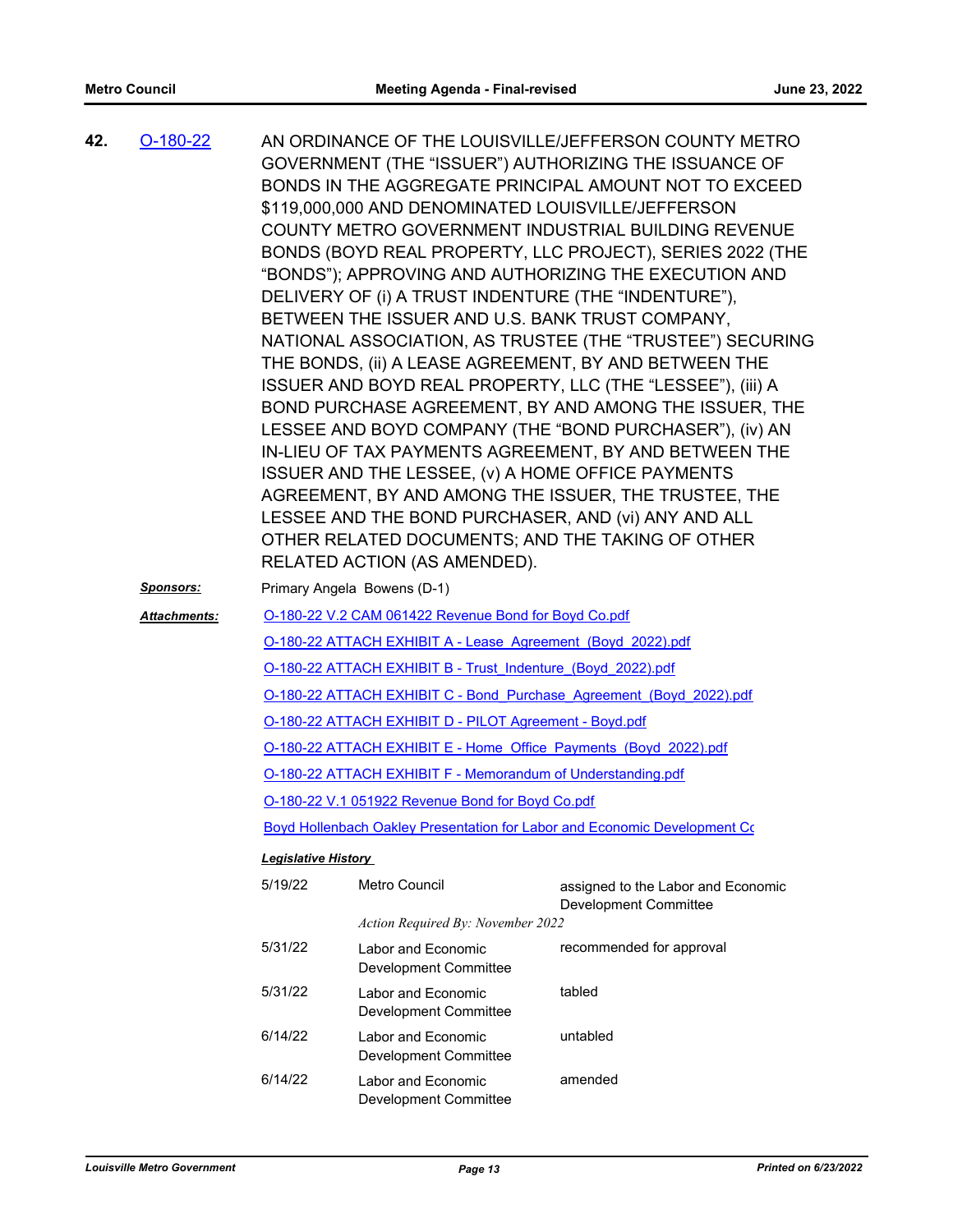|     |                     | 6/14/22                      | Labor and Economic<br><b>Development Committee</b>                                                 | recommended for approval                                                                                                                                                                                                                                                                                                                                                                                          |  |  |
|-----|---------------------|------------------------------|----------------------------------------------------------------------------------------------------|-------------------------------------------------------------------------------------------------------------------------------------------------------------------------------------------------------------------------------------------------------------------------------------------------------------------------------------------------------------------------------------------------------------------|--|--|
| 43. | $O-184-22$          |                              | TAYLOR/NEW CUT NETWORK.                                                                            | AN ORDINANCE APPROPRIATING \$5,000 FROM NEIGHBORHOOD<br>DEVELOPMENT FUNDS IN THE FOLLOWING MANNER: \$5,000 FROM<br>DISTRICT 21; TO DEVELOP LOUISVILLE FOR THE SOUTHWEST<br>DREAM TEAM TO PRINT SOUTH POINTS SCENIC AREA MAP CARDS,<br>SOUTH POINTS SCENIC AREA SIGNAGE, ADMINISTRATIVE FEES<br>FOR THE FACILITATION OF THE TAYLOR/NEW CUT NETWORK, AND<br>THE HIRING OF A CONSULTANT FOR CORRIDOR BRANDING OF THE |  |  |
|     | <u>Sponsors:</u>    |                              | Primary Nicole George (D-21)                                                                       |                                                                                                                                                                                                                                                                                                                                                                                                                   |  |  |
|     | <b>Attachments:</b> |                              | O-184-22 V.1 060922 NDF to Southwest Dream Team.pdf                                                |                                                                                                                                                                                                                                                                                                                                                                                                                   |  |  |
|     |                     |                              | <b>O-184-22 Supporting Documentation DL.pdf</b>                                                    |                                                                                                                                                                                                                                                                                                                                                                                                                   |  |  |
|     |                     | <b>Legislative History</b>   |                                                                                                    |                                                                                                                                                                                                                                                                                                                                                                                                                   |  |  |
|     |                     | 6/9/22                       | Metro Council<br>Action Required By: December 2022                                                 | assigned to the Appropriations Committee                                                                                                                                                                                                                                                                                                                                                                          |  |  |
|     |                     | 6/15/22                      | Appropriations Committee                                                                           | recommended for approval                                                                                                                                                                                                                                                                                                                                                                                          |  |  |
| 44. | $O-157-22$          |                              | LOCATED AT 10410 AND 10414 OLD PRESTON HIGHWAY<br>CONTAINING APPROXIMATELY 9.93 ACRES AND BEING IN | AN ORDINANCE RELATING TO THE ZONING OF PROPERTIES<br>LOUISVILLE METRO (CASE NO. 21ZONE0104). (AS AMENDED)                                                                                                                                                                                                                                                                                                         |  |  |
|     | <u>Sponsors:</u>    |                              | Primary Madonna Flood (D-24)                                                                       |                                                                                                                                                                                                                                                                                                                                                                                                                   |  |  |
|     | <b>Attachments:</b> |                              |                                                                                                    | O-157-22 V.2 CAM 061422 Zoning at 10410 & 10414 Old Preston Highway.pdf                                                                                                                                                                                                                                                                                                                                           |  |  |
|     |                     |                              | O-157-22 V.1 042822 Zoning at 10410 & 10414 Old Preston Highway.pdf                                |                                                                                                                                                                                                                                                                                                                                                                                                                   |  |  |
|     |                     | 21-ZONE-0104.pdf             |                                                                                                    |                                                                                                                                                                                                                                                                                                                                                                                                                   |  |  |
|     |                     |                              | 21-ZONE-0104 PC Minutes.pdf                                                                        |                                                                                                                                                                                                                                                                                                                                                                                                                   |  |  |
|     |                     |                              | 21-ZONE-0104 Other Minutes.pdf                                                                     |                                                                                                                                                                                                                                                                                                                                                                                                                   |  |  |
|     |                     |                              | 21-ZONE-0104 Staff Reports.pdf                                                                     |                                                                                                                                                                                                                                                                                                                                                                                                                   |  |  |
|     |                     |                              | 21-ZONE-0104 Legal Description.pdf                                                                 |                                                                                                                                                                                                                                                                                                                                                                                                                   |  |  |
|     |                     |                              | 21-ZONE-0104 Statement of Compliance.pdf                                                           |                                                                                                                                                                                                                                                                                                                                                                                                                   |  |  |
|     |                     |                              | 21-ZONE-0104 Applicant Booklet.pdf                                                                 |                                                                                                                                                                                                                                                                                                                                                                                                                   |  |  |
|     |                     |                              | 21-ZONE-0104 Applicant Studies.pdf                                                                 |                                                                                                                                                                                                                                                                                                                                                                                                                   |  |  |
|     |                     |                              | 21-ZONE-0104 Memo of Understanding.pdf                                                             |                                                                                                                                                                                                                                                                                                                                                                                                                   |  |  |
|     |                     | 21-ZONE-0104 Plan 050222.pdf |                                                                                                    |                                                                                                                                                                                                                                                                                                                                                                                                                   |  |  |
|     |                     | Legislative History          |                                                                                                    |                                                                                                                                                                                                                                                                                                                                                                                                                   |  |  |
|     |                     | 4/28/22                      | Metro Council                                                                                      | assigned to the Planning and Zoning<br>Committee                                                                                                                                                                                                                                                                                                                                                                  |  |  |
|     |                     |                              | Action Required By: June 23, 2022                                                                  |                                                                                                                                                                                                                                                                                                                                                                                                                   |  |  |
|     |                     | 5/10/22                      | Planning and Zoning<br>Committee                                                                   | recommended for approval                                                                                                                                                                                                                                                                                                                                                                                          |  |  |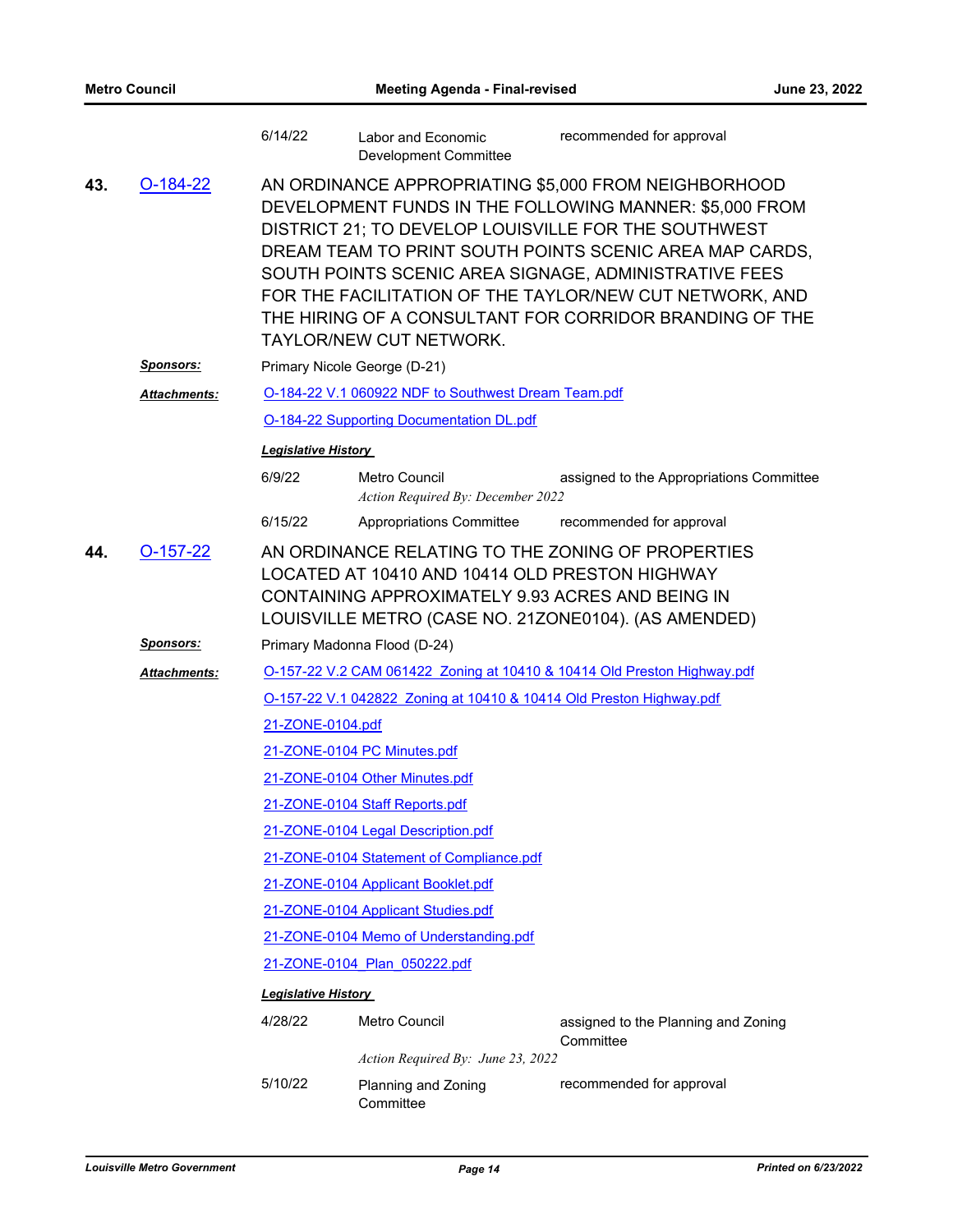| <b>Metro Council</b> |                     |                  | <b>Meeting Agenda - Final-revised</b>  |                                                                                                                                                                                                                                                                                        | June 23, 2022 |  |  |
|----------------------|---------------------|------------------|----------------------------------------|----------------------------------------------------------------------------------------------------------------------------------------------------------------------------------------------------------------------------------------------------------------------------------------|---------------|--|--|
|                      |                     | 5/10/22          | Planning and Zoning<br>Committee       | tabled                                                                                                                                                                                                                                                                                 |               |  |  |
|                      |                     | 5/31/22          | Planning and Zoning<br>Committee       | untabled                                                                                                                                                                                                                                                                               |               |  |  |
|                      |                     | 5/31/22          | Planning and Zoning<br>Committee       | tabled                                                                                                                                                                                                                                                                                 |               |  |  |
|                      |                     | 6/14/22          | Planning and Zoning<br>Committee       | amended                                                                                                                                                                                                                                                                                |               |  |  |
|                      |                     | 6/14/22          | Planning and Zoning<br>Committee       | recommended for approval                                                                                                                                                                                                                                                               |               |  |  |
| 45.                  | $O-186-22$          |                  |                                        | AN ORDINANCE RELATING TO THE ZONING AND FORM DISTRICT OF,<br>AND REVISED DETAILED DISTRICT DEVELOPMENT PLAN FOR,<br>PROPERTIES LOCATED AT 3200 AND 3201 DUPIN DRIVE AND 5400<br>MINOR LANE CONTAINING APPROXIMATELY 2.63 ACRES AND<br>BEING IN LOUISVILLE METRO (CASE NO. 21ZONE0162). |               |  |  |
|                      | Sponsors:           |                  | Primary Madonna Flood (D-24)           |                                                                                                                                                                                                                                                                                        |               |  |  |
|                      | <b>Attachments:</b> |                  |                                        | O-186-22 V.1 060922 Zoning Rev Dev Plan at 3200 and 3201 Dupini and 5400                                                                                                                                                                                                               |               |  |  |
|                      |                     | 21-ZONE-0162.pdf |                                        |                                                                                                                                                                                                                                                                                        |               |  |  |
|                      |                     |                  | 21-ZONE-0162 PC Minutes.pdf            |                                                                                                                                                                                                                                                                                        |               |  |  |
|                      |                     |                  | 21-ZONE-0162 Staff Reports.pdf         |                                                                                                                                                                                                                                                                                        |               |  |  |
|                      |                     |                  | 21-ZONE-0162 Legal Description.pdf     |                                                                                                                                                                                                                                                                                        |               |  |  |
|                      |                     |                  | 21-ZONE-0162 Applicant Booklet.pdf     |                                                                                                                                                                                                                                                                                        |               |  |  |
|                      |                     |                  | 21-ZONE-0162 Letter of Explanation.pdf |                                                                                                                                                                                                                                                                                        |               |  |  |
|                      |                     |                  | 21-ZONE-0162 Traffic Study.pdf         |                                                                                                                                                                                                                                                                                        |               |  |  |
|                      |                     |                  | 21-ZONE-0162 Plan.pdf                  |                                                                                                                                                                                                                                                                                        |               |  |  |
|                      |                     |                  | <b>Legislative History</b>             |                                                                                                                                                                                                                                                                                        |               |  |  |
|                      |                     | 6/9/22           | Metro Council                          | assigned to the Planning and Zoning<br>Committee                                                                                                                                                                                                                                       |               |  |  |
|                      |                     |                  | Action Required By: August 10, 2022    |                                                                                                                                                                                                                                                                                        |               |  |  |
|                      |                     | 6/14/22          | Planning and Zoning<br>Committee       | recommended for approval                                                                                                                                                                                                                                                               |               |  |  |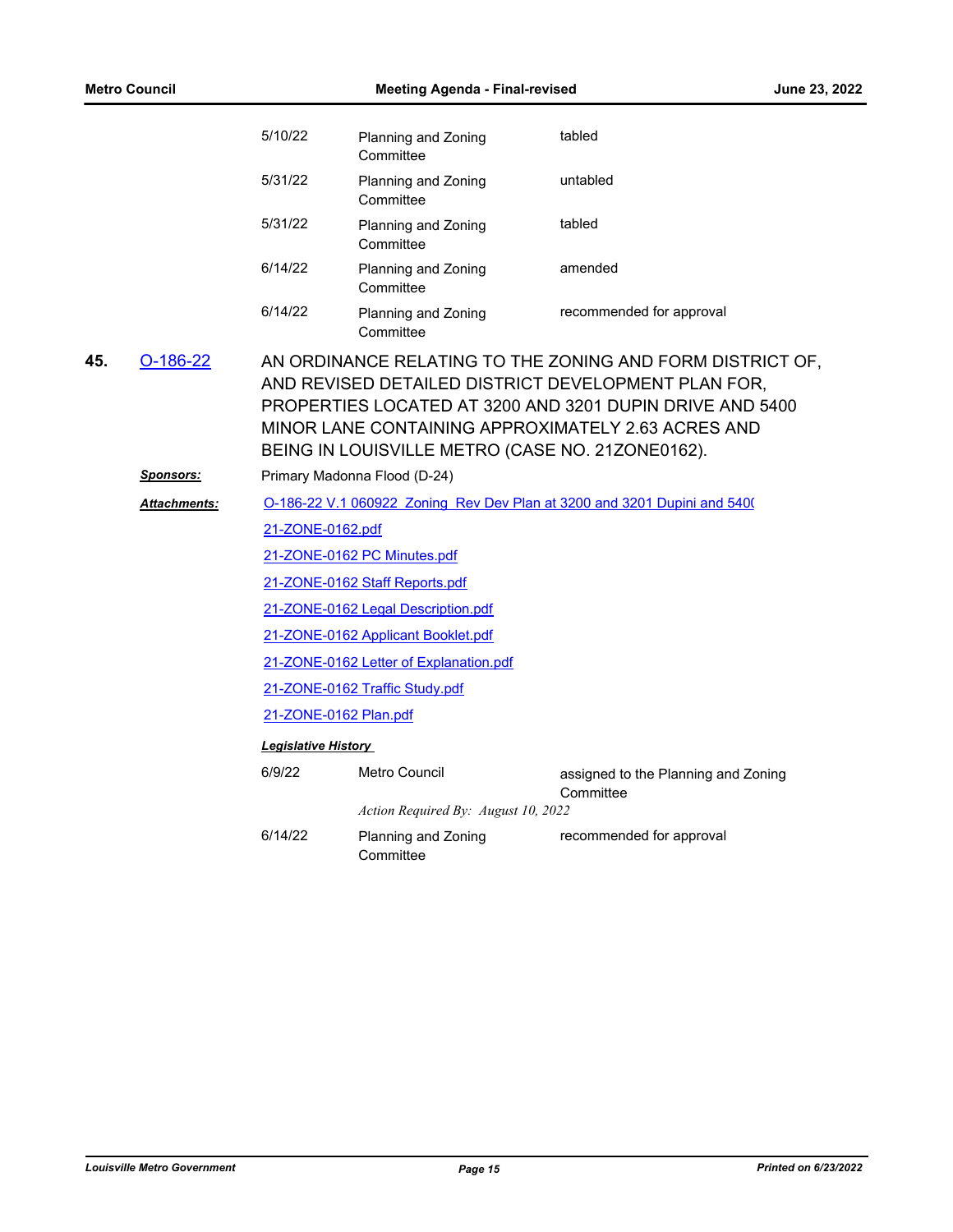| 46. | $O-187-22$          | AN ORDINANCE RELATING TO THE ZONING OF, AND ASSOCIATED<br>PARKING WAIVER FOR, PROPERTY LOCATED AT 3106<br>CHENOWETH RUN ROAD CONTAINING APPROXIMATELY 1.88<br>ACRES AND BEING IN LOUISVILLE METRO (CASE NO. 21ZONE0135).<br>(AS AMENDED) |                                          |                                                                           |  |  |  |  |
|-----|---------------------|------------------------------------------------------------------------------------------------------------------------------------------------------------------------------------------------------------------------------------------|------------------------------------------|---------------------------------------------------------------------------|--|--|--|--|
|     | <u>Sponsors:</u>    | Primary Madonna Flood (D-24)                                                                                                                                                                                                             |                                          |                                                                           |  |  |  |  |
|     | Attachments:        | O-187-22 V.2 CAM 061422 Zoning, and Assoc Parking Waiver, at 3106 Chenov                                                                                                                                                                 |                                          |                                                                           |  |  |  |  |
|     |                     |                                                                                                                                                                                                                                          |                                          | O-187-22 V.1 060922 Zoning, and Assoc Parking Waiver, at 3106 Chenoweth F |  |  |  |  |
|     |                     | 21-ZONE-0135.pdf                                                                                                                                                                                                                         |                                          |                                                                           |  |  |  |  |
|     |                     |                                                                                                                                                                                                                                          | 21-ZONE-0135 PC Minutes.pdf              |                                                                           |  |  |  |  |
|     |                     |                                                                                                                                                                                                                                          | 21-ZONE-0135 Other Minutes.pdf           |                                                                           |  |  |  |  |
|     |                     |                                                                                                                                                                                                                                          | 21-ZONE-0135 Staff Reports.pdf           |                                                                           |  |  |  |  |
|     |                     |                                                                                                                                                                                                                                          | 21-ZONE-0135 Legal Description.pdf       |                                                                           |  |  |  |  |
|     |                     |                                                                                                                                                                                                                                          | 21-ZONE-0135 Applicant Justification.pdf |                                                                           |  |  |  |  |
|     |                     |                                                                                                                                                                                                                                          | 21-ZONE-0135 Elevations 011022.pdf       |                                                                           |  |  |  |  |
|     |                     | 21-ZONE-0135 Parking Study 012022.pdf                                                                                                                                                                                                    |                                          |                                                                           |  |  |  |  |
|     |                     | Chenoweth Run Building Elevations 4-12-2022.pdf                                                                                                                                                                                          |                                          |                                                                           |  |  |  |  |
|     |                     | ph 2 Presentation - Chenoweth Run Rd - One Fourteen LLC.pdf                                                                                                                                                                              |                                          |                                                                           |  |  |  |  |
|     |                     | 21-ZONE-0135 Plan.pdf                                                                                                                                                                                                                    |                                          |                                                                           |  |  |  |  |
|     |                     | <b>Legislative History</b>                                                                                                                                                                                                               |                                          |                                                                           |  |  |  |  |
|     |                     | 6/9/22                                                                                                                                                                                                                                   | Metro Council                            | assigned to the Planning and Zoning<br>Committee                          |  |  |  |  |
|     |                     |                                                                                                                                                                                                                                          | Action Required By: June 23, 2022        |                                                                           |  |  |  |  |
|     |                     | 6/14/22                                                                                                                                                                                                                                  | Planning and Zoning<br>Committee         | amended                                                                   |  |  |  |  |
|     |                     | 6/14/22                                                                                                                                                                                                                                  | Planning and Zoning<br>Committee         | recommended for approval                                                  |  |  |  |  |
| 47. | $O-189-22$          | AN ORDINANCE RELATING TO THE REVISED DISTRICT<br>DEVELOPMENT PLAN FOR PROPERTY LOCATED AT 11905 DIXIE<br>HIGHWAY CONTAINING APPROXIMATELY 2.19 ACRES AND BEING IN<br>LOUISVILLE METRO (CASE NO. 22DDP0009).                              |                                          |                                                                           |  |  |  |  |
|     | <u>Sponsors:</u>    |                                                                                                                                                                                                                                          | Primary Madonna Flood (D-24)             |                                                                           |  |  |  |  |
|     | <b>Attachments:</b> | O-189-22 V.1 060922 Revised District Dev Plan for 11905 Dixie Highway.pdf                                                                                                                                                                |                                          |                                                                           |  |  |  |  |
|     |                     | 22-DDP-0009.pdf                                                                                                                                                                                                                          |                                          |                                                                           |  |  |  |  |
|     |                     | 22-DDP-0009 PC Minutes.pdf                                                                                                                                                                                                               |                                          |                                                                           |  |  |  |  |
|     |                     |                                                                                                                                                                                                                                          | 22-DDP-0009 Staff Report.pdf             |                                                                           |  |  |  |  |
|     |                     |                                                                                                                                                                                                                                          | 22-DDP-0009 Letter of Explanation.pdf    |                                                                           |  |  |  |  |
|     |                     |                                                                                                                                                                                                                                          | 22-DDP-0009 Applicant Exhibits.pdf       |                                                                           |  |  |  |  |
|     |                     | 22-DDP-0009 Plan.pdf                                                                                                                                                                                                                     |                                          |                                                                           |  |  |  |  |
|     |                     | <b>Legislative History</b>                                                                                                                                                                                                               |                                          |                                                                           |  |  |  |  |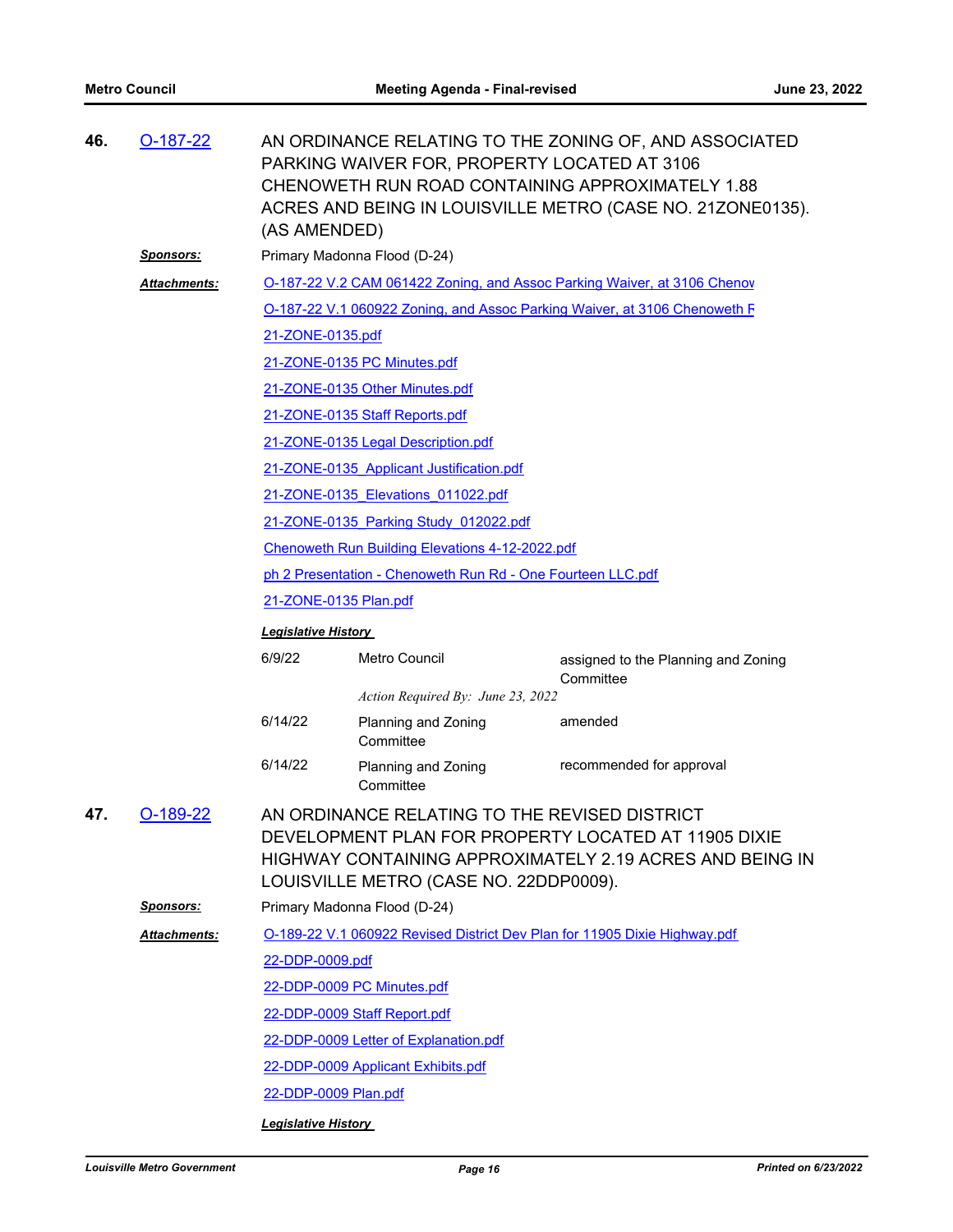|     |                  | 6/9/22                     | Metro Council                                                                                         | assigned to the Planning and Zoning<br>Committee     |
|-----|------------------|----------------------------|-------------------------------------------------------------------------------------------------------|------------------------------------------------------|
|     |                  |                            | Action Required By: December 2022                                                                     |                                                      |
|     |                  | 6/14/22                    | Planning and Zoning<br>Committee                                                                      | recommended for approval                             |
| 48. | $O-192-22$       | 21ZONE0164).               | AN ORDINANCE RELATING TO THE ZONING OF PROPERTY<br>2.29 ACRES AND BEING IN LOUISVILLE METRO (CASE NO. | LOCATED AT 8315 NASH STREET CONTAINING APPROXIMATELY |
|     | <b>Sponsors:</b> |                            | Primary Mark H. Fox (D-13)                                                                            |                                                      |
|     | Attachments:     |                            | O-192-22 V.1 060922 Zoning at 8315 Nash Rd.pdf                                                        |                                                      |
|     |                  | 21-zone-0164.pdf           |                                                                                                       |                                                      |
|     |                  |                            | 21-ZONE-0164 PC Minutes.pdf                                                                           |                                                      |
|     |                  |                            | 21-ZONE-0164 Other Minutes.pdf                                                                        |                                                      |
|     |                  |                            | 21-ZONE-0164 Staff Reports.pdf                                                                        |                                                      |
|     |                  |                            | 21-ZONE-0164 Legal Description.pdf                                                                    |                                                      |
|     |                  |                            | 21-ZONE-0164 Applicant Studies.pdf                                                                    |                                                      |
|     |                  |                            | 21-ZONE-0164 Applicant Booklets.pdf                                                                   |                                                      |
|     |                  |                            | 21-ZONE-0164 Statement of Compliance.pdf                                                              |                                                      |
|     |                  |                            | 21-zone-0164 Stamped Plan.pdf                                                                         |                                                      |
|     |                  | <b>Legislative History</b> |                                                                                                       |                                                      |
|     |                  | 6/9/22                     | Metro Council                                                                                         | assigned to the Planning and Zoning<br>Committee     |
|     |                  |                            | Action Required By: August 24, 2022                                                                   |                                                      |
|     |                  | 6/14/22                    | Planning and Zoning<br>Committee                                                                      | recommended for approval                             |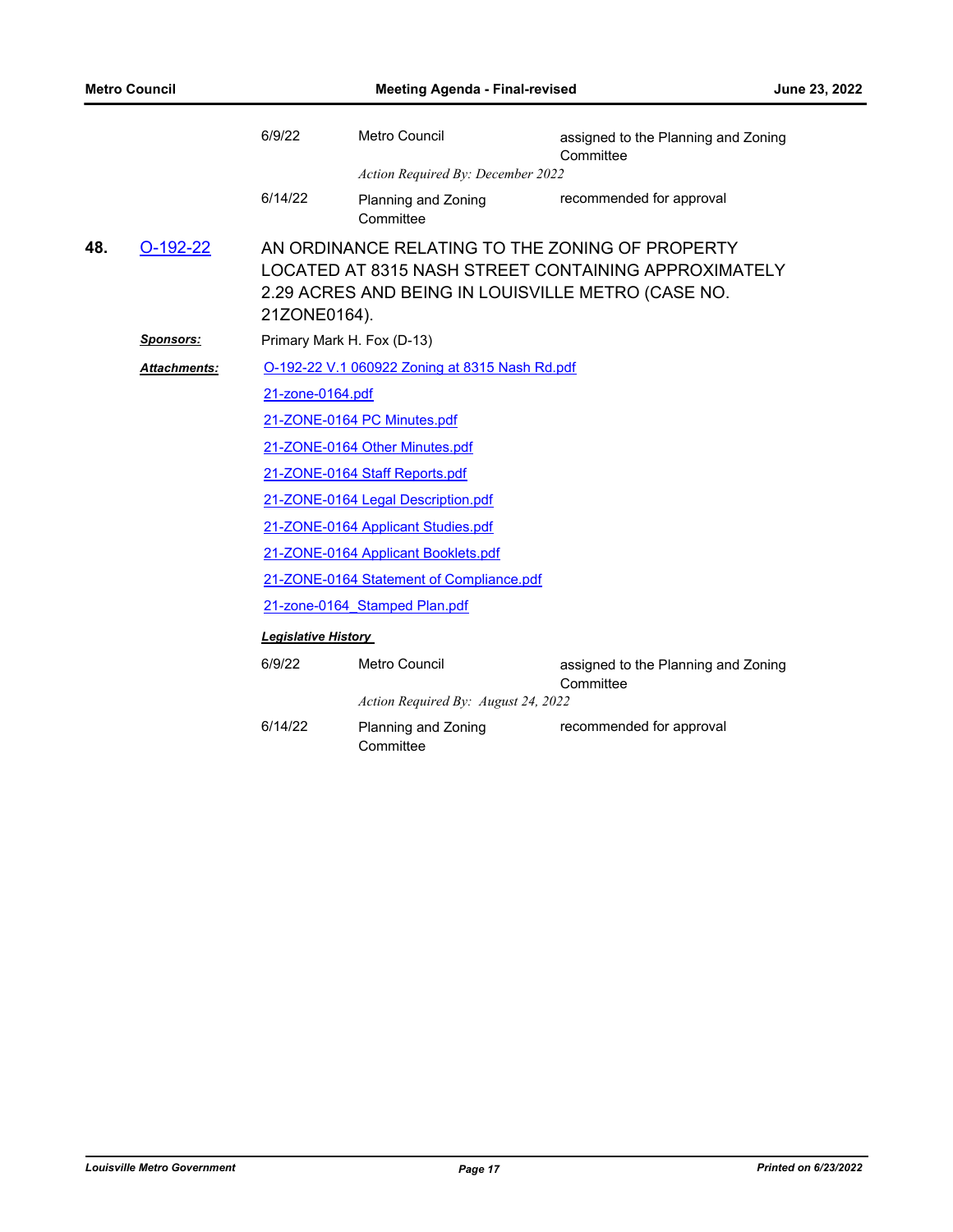### **New Business**

### **Legislation assigned to APPROPRIATIONS COMMITTEE**

| 49. | $O-202-22$          | AN ORDINANCE APPROPRIATING \$4,100 FROM NEIGHBORHOOD<br>DEVELOPMENT FUNDS IN THE FOLLOWING MANNER: \$1,000<br>FROM DISTRICT 9; \$500 EACH FROM DISTRICTS 10, 12, 21, AND<br>22; \$300 EACH FROM DISTRICTS 1 AND 14; AND \$250 EACH<br>FROM DISTRICTS 18 AND 23; THROUGH THE OFFICE OF<br>MANAGEMENT AND BUDGET, TO ST. JOSEPH CATHOLIC<br>ORPHAN SOCIETY FOR PUBLIC SAFETY, SANITATION, AND<br>RENTALS FOR THE ST. JOSEPH CHILDREN'S HOME ANNUAL<br>PICNIC FUNDRAISER. |
|-----|---------------------|------------------------------------------------------------------------------------------------------------------------------------------------------------------------------------------------------------------------------------------------------------------------------------------------------------------------------------------------------------------------------------------------------------------------------------------------------------------------|
|     | <b>Sponsors:</b>    | Primary Bill Hollander (D-9), Primary Angela Bowens (D-1), Primary Pat Mulvihill<br>(D-10), Primary Rick Blackwell (D-12), Primary Cindi Fowler (D-14), Primary Marilyn<br>Parker (R-18), Primary Nicole George (D-21), Primary Robin Engel (R-22) and<br>Primary James Peden (R-23)                                                                                                                                                                                   |
|     | <b>Attachments:</b> | O-202-22 V.1 062322 NDF for St. Joseph Children's Home Annual Picnic Fundr                                                                                                                                                                                                                                                                                                                                                                                             |
|     |                     | O-202-22 Supporting Documentation SJCOS.pdf                                                                                                                                                                                                                                                                                                                                                                                                                            |
| 50. | $O-203-22$          | AN ORDINANCE APPROPRIATING \$1,000 FROM NEIGHBORHOOD<br>DEVELOPMENT FUNDS IN THE FOLLOWING MANNER: \$1,000<br>FROM DISTRICT 9; THROUGH THE OFFICE OF MANAGEMENT<br>AND BUDGET, TO LOUISVILLE INDEPENDENT BUSINESS<br>ALLIANCE FOR THE 2022 BUY LOCAL FAIR.                                                                                                                                                                                                             |
|     | <u>Sponsors:</u>    | Primary Bill Hollander (D-9)                                                                                                                                                                                                                                                                                                                                                                                                                                           |
|     | <b>Attachments:</b> | O-203-22 V.1 062322 NDF for Buy Local Fair.pdf                                                                                                                                                                                                                                                                                                                                                                                                                         |
|     |                     | O-203-22 Supporting Documentation LIBA.pdf                                                                                                                                                                                                                                                                                                                                                                                                                             |
| 51. | $O-204-22$          | AN ORDINANCE AMENDING ORDINANCE NO. 087, SERIES 2021,<br>AND ORDINANCE NO. 088, SERIES 2021, RELATING TO THE<br>FISCAL YEAR 2021-2022 OPERATING AND CAPITAL BUDGETS,<br>RESPECTIVELY, BY TRANSFERRING \$125,000 FROM THE<br>DISTRICT 11 NEIGHBORHOOD DEVELOPMENT FUND TO THE<br>DISTRICT 11 CAPITAL INFRASTRUCTURE FUND.                                                                                                                                               |
|     | <b>Sponsors:</b>    | Primary Kevin Kramer (R-11)                                                                                                                                                                                                                                                                                                                                                                                                                                            |
|     | <b>Attachments:</b> | O-204-22 V.1 062322 D-11 Budget Transfer from NDF to CIF.pdf                                                                                                                                                                                                                                                                                                                                                                                                           |
|     |                     |                                                                                                                                                                                                                                                                                                                                                                                                                                                                        |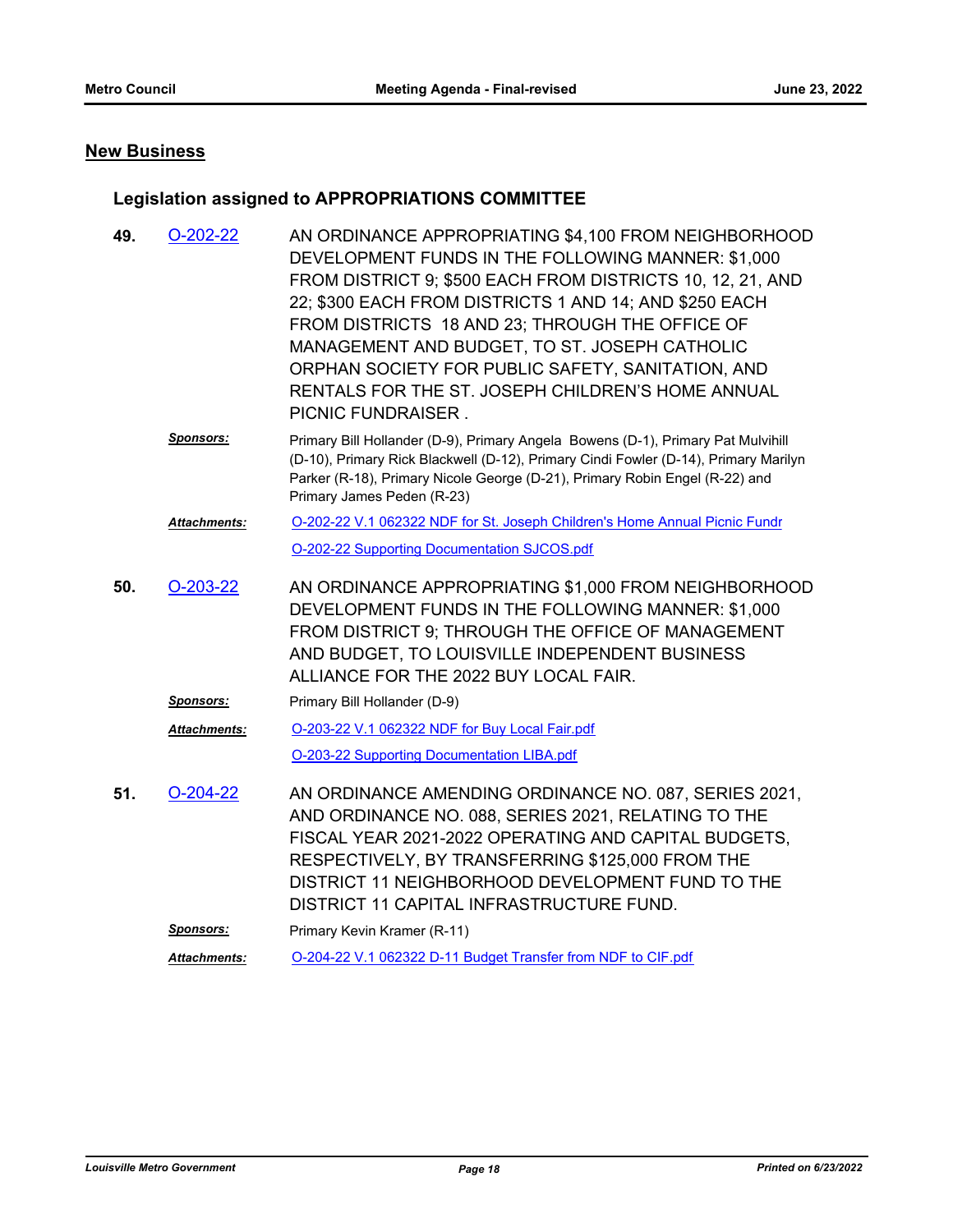#### **Legislation assigned to COMMITTEE ON COMMITTEES**

| 52. | R-088-22            | A RESOLUTION OF THE LOUISVILLE METRO COUNCIL AMENDING<br>THE METRO COUNCIL EMPLOYEE HANDBOOK CONCERNING<br>THE METRO COUNCIL SOCIAL MEDIA ACCOUNT USAGE.                                                                                 |
|-----|---------------------|------------------------------------------------------------------------------------------------------------------------------------------------------------------------------------------------------------------------------------------|
|     | <b>Sponsors:</b>    | Primary David James (D-6)                                                                                                                                                                                                                |
|     | <b>Attachments:</b> | R-088-22 V.1 062322 Amend MC Personnel Handbook RE Social Media Policy.                                                                                                                                                                  |
|     |                     | For Reference - MC Personnel Handbook RE Social Media Policy.pdf                                                                                                                                                                         |
| 53. | R-089-22            | A RESOLUTION OF THE LOUISVILLE METRO COUNCIL AMENDING<br>THE PAID AND UNPAID TIME-OFF BENEFITS CHAPTER OF THE<br>METRO COUNCIL EMPLOYEE HANDBOOK BY CREATING A NEW<br>SECTION REGARDING VICTIMS OF CRIME AND DOMESTIC<br>VIOLENCE LEAVE. |
|     | <b>Sponsors:</b>    | Primary David James (D-6)                                                                                                                                                                                                                |
|     | <b>Attachments:</b> | R-089-22 V.1 062322 Amend MC Personnel Handbook RE Victims of Crime Let                                                                                                                                                                  |
|     |                     | For Reference - MC Personnel Handbook RE Victims of Crime Leave.pdf                                                                                                                                                                      |

#### **Legislation assigned to LABOR AND ECONOMIC DEVELOPMENT COMMITTEE**

| 54. | R-087-22            | A RESOLUTION DETERMINING CERTAIN PROPERTY AT 664                              |
|-----|---------------------|-------------------------------------------------------------------------------|
|     |                     | SOUTH FIFTH STREET AS SURPLUS AND NOT NEEDED FOR A                            |
|     |                     | GOVERNMENTAL PURPOSE AND AUTHORIZING ITS TRANSFER.                            |
|     | <b>Sponsors:</b>    | Primary Jecorey Arthur (D-4)                                                  |
|     | <b>Attachments:</b> | R-087-22 V.1 062322 Determining certain property at 664 South Fifth Street as |
|     |                     | R-087-22 ATTACH Exhibit B - Certification of Surplus Property.pdf             |

#### **Legislation assigned to PARKS AND SUSTAINABILITY COMMITTEE**

AN ORDINANCE AMENDING PROVISIONS OF CHAPTER 42 OF THE LOUISVILLE METRO CODE OF ORDINANCES ("LMCO") RELATING TO THE REQUEST FOR PROPOSAL ("RFP") PROCESS FOR GOLF COURSE MANAGEMENT AND TO THE PROCESSES AND PROCEDURES NECESSARY TO CLOSE, REPURPOSE, LEASE, OR SELL A METRO-OWNED GOLF COURSE. **55.** [O-208-22](http://louisville.legistar.com/gateway.aspx?m=l&id=/matter.aspx?key=60847) **Sponsors:** Primary Cindi Fowler (D-14) Attachments: **[O-208-22 V.1 062322 Amend LMCO Chp 42 RE Golf RFP and Repurposing Co](http://louisville.legistar.com/gateway.aspx?M=F&ID=374b4df3-5186-4045-b86b-e871c16db562.pdf)**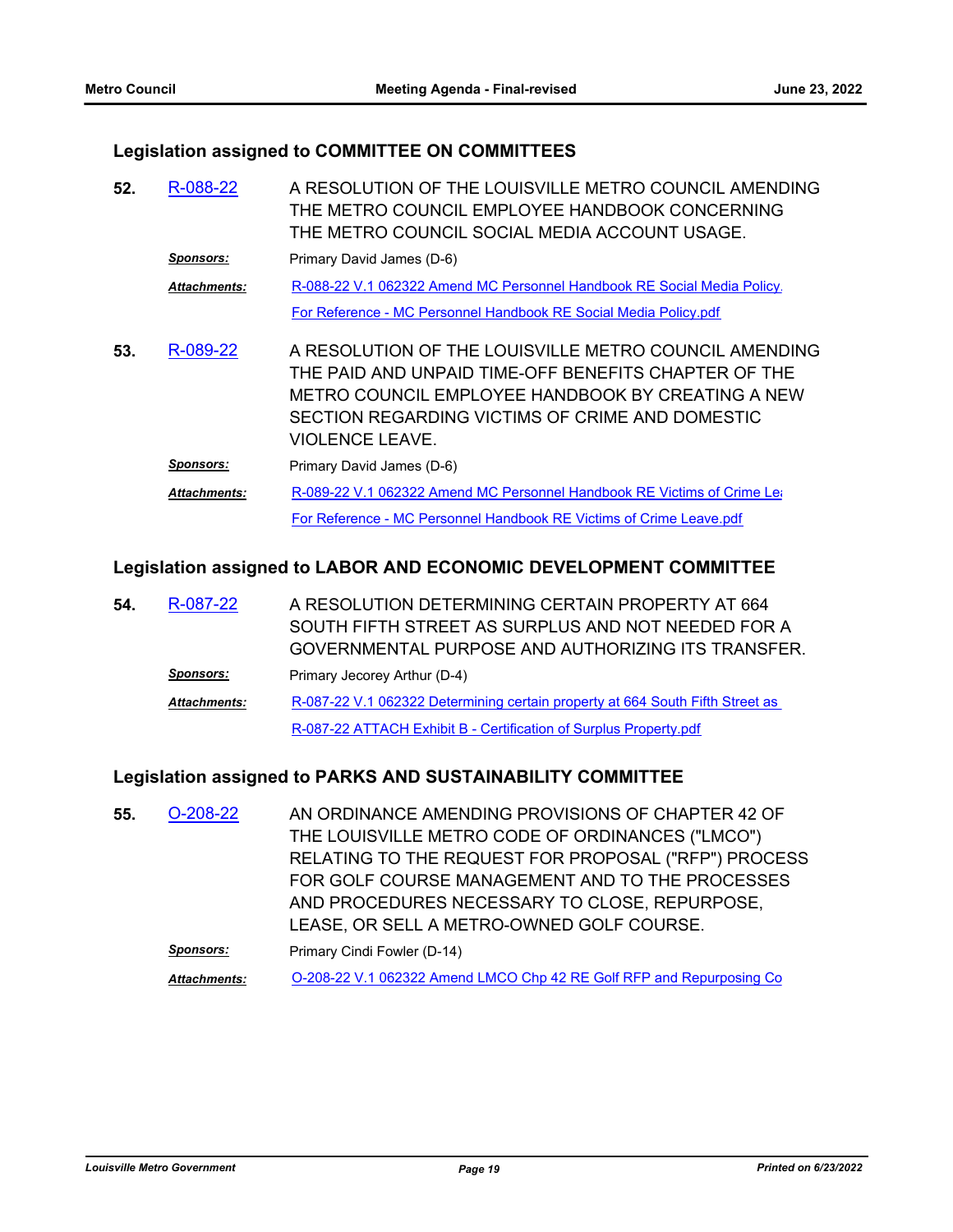### **Legislation assigned to PLANNING AND ZONING COMMITTEE**

| 56. | $O-205-22$       | AN ORDINANCE RELATING TO THE ZONING OF PROPERTIES<br>LOCATED AT 10212 AND 10302 OAK GROVE ROAD CONTAINING<br>APPROXIMATELY 68.57 ACRES AND BEING IN LOUISVILLE<br>METRO (CASE NO. 21ZONE0059). |
|-----|------------------|------------------------------------------------------------------------------------------------------------------------------------------------------------------------------------------------|
|     | <b>Sponsors:</b> | Primary Madonna Flood (D-24)                                                                                                                                                                   |
|     | Attachments:     | O-205-22 V.1 062322 Denying Rezoning at 10212 and 10302 Oak Grove Road.                                                                                                                        |
|     |                  | 21-ZONE-0059 Applicant Booklets.pdf                                                                                                                                                            |
|     |                  | 21-ZONE-0059 Applicant Study.pdf                                                                                                                                                               |
|     |                  | 21-ZONE-0059 Citizens Letters.pdf                                                                                                                                                              |
|     |                  | 21-ZONE-0059 Legal Description.pdf                                                                                                                                                             |
|     |                  | 21-ZONE-0059 PC Minutes.pdf                                                                                                                                                                    |
|     |                  | 21-ZONE-0059 Plan.pdf                                                                                                                                                                          |
|     |                  | 21-ZONE-0059 Staff Reports.pdf                                                                                                                                                                 |
|     |                  | 21-ZONE-0059 Statement of Compliance.pdf                                                                                                                                                       |
| 57. | $O-206-22$       | AN ORDINANCE RELATING TO THE ZONING OF PROPERTY<br>LOCATED AT 100 NORTH CRESTMOOR AVENUE CONTAINING<br>APPROXIMATELY 0.295 ACRES AND BEING IN LOUISVILLE<br>METRO (CASE NO. 20ZONE0126).       |
|     | <u>Sponsors:</u> | Primary Madonna Flood (D-24)                                                                                                                                                                   |
|     | Attachments:     | O-206-22 V.1 062322 Zoning at 100 North Crestmoor Avenue.pdf                                                                                                                                   |
|     |                  | 20-ZONE-0126 Applicant Booklet.pdf                                                                                                                                                             |
|     |                  | 20-ZONE-0126 Citizen Letters.pdf                                                                                                                                                               |
|     |                  | 20-ZONE-0126 Justification Statement.pdf                                                                                                                                                       |
|     |                  | 20-ZONE-0126 Legal Description.pdf                                                                                                                                                             |
|     |                  | 20-ZONE-0126 Other Minutes.pdf                                                                                                                                                                 |
|     |                  | 20-ZONE-0126 PC Minutes.pdf                                                                                                                                                                    |
|     |                  | 20-ZONE-0126 Plan.pdf                                                                                                                                                                          |
|     |                  | 20-ZONE-0126 Staff Reports.pdf                                                                                                                                                                 |
| 58. | $O-209-22$       | A ORDINANCE AMENDING THE LOUISVILLE/JEFFERSON<br>COUNTY METRO GOVERNMENT CODE OF ORDINANCES<br>CHAPTER 157 RELATED TO FLOODPLAIN REGULATIONS.                                                  |
|     | <u>Sponsors:</u> | Primary Anthony Piagentini (R-19) and Primary Cassie Chambers Armstrong (D-8)                                                                                                                  |
|     | Attachments:     | O-209-22 V.1 062322 Amend LMCO 157 re Floyds Fork Compensation.pdf                                                                                                                             |
|     |                  | For Reference - ORD 157 2017.pdf                                                                                                                                                               |

#### **Announcements**